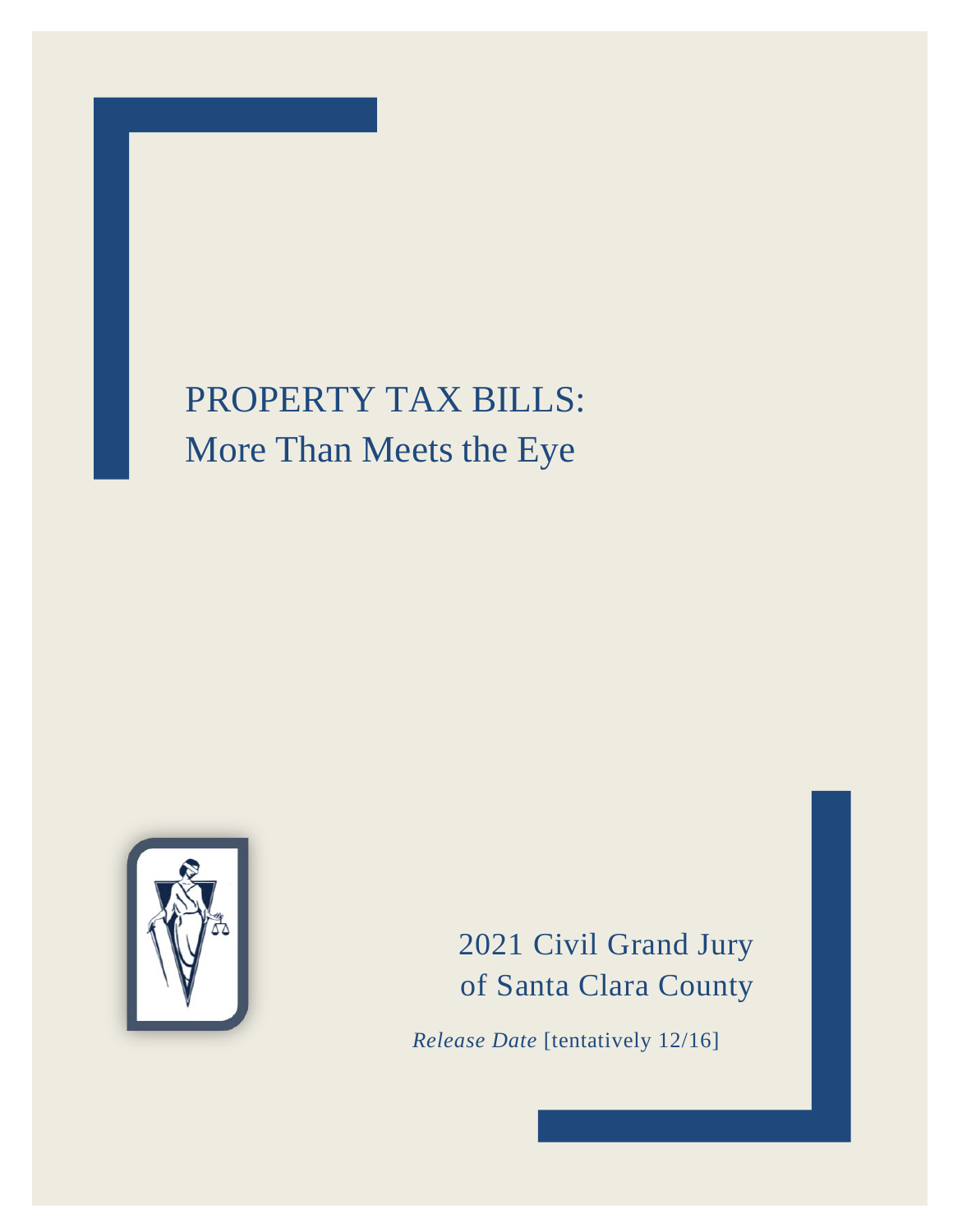# **TABLE OF CONTENTS**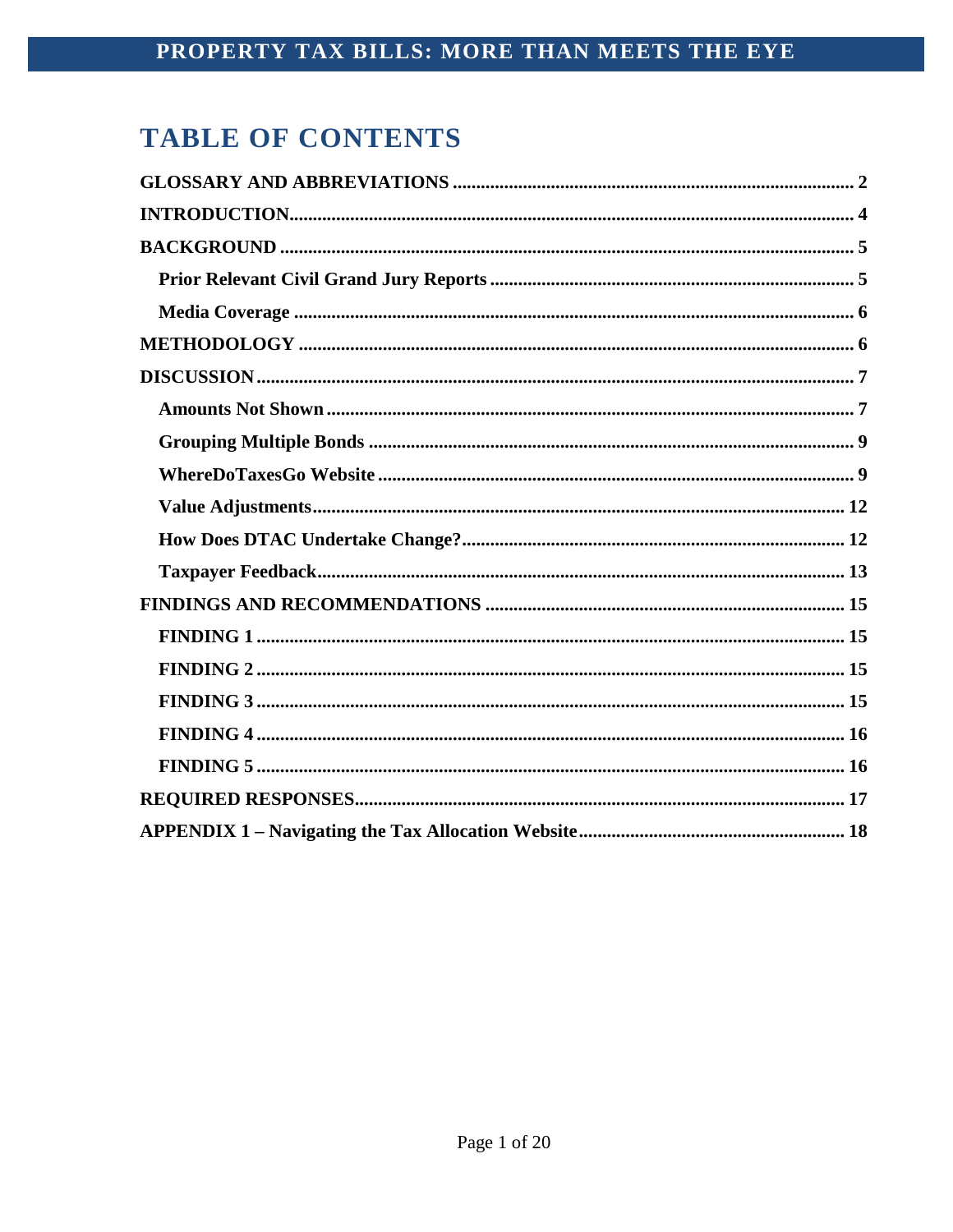### <span id="page-2-0"></span>**GLOSSARY AND ABBREVIATIONS**

| <b>Annual Property Tax</b><br><b>Bill</b>                                 | Property taxes are based on a property's assessed value on<br>January 1 and annual bills are mailed by November 1 of each<br>year.                                                                                                                                                                                            |
|---------------------------------------------------------------------------|-------------------------------------------------------------------------------------------------------------------------------------------------------------------------------------------------------------------------------------------------------------------------------------------------------------------------------|
| <b>Controller-Treasurer</b><br><b>Department</b>                          | The County of Santa Clara Controller-Treasurer Department<br>manages the County's accounting systems and assets.                                                                                                                                                                                                              |
| <b>DTAC</b>                                                               | The County of Santa Clara Department of Tax and Collections<br>prepares and distributes property tax bills based on the County<br>Controller's calculations and collects taxes.                                                                                                                                               |
| <b>DTAC Online Survey</b>                                                 | A survey made available to County taxpayers to comment on<br>their experience paying their property taxes. <sup>1</sup>                                                                                                                                                                                                       |
| <b>One-Percent Tax</b>                                                    | Tax rate assessed by the County on the assessed value of<br>properties in the county.                                                                                                                                                                                                                                         |
| <b>Revenue and</b><br><b>Taxation Code</b>                                | State statutory law for how counties set tax rates.                                                                                                                                                                                                                                                                           |
| <b>Supplemental</b><br><b>Property Tax Bill</b>                           | Supplemental property tax bills are created whenever there is a<br>re-assessable event on a parcel. Examples of a re-assessable<br>event are changes in ownership or new construction. This<br>supplemental bill is in addition to the annual tax bill for the<br>property and does not replace the annual property tax bill. |
| <b>Tax Collection and</b><br><b>Apportionment</b><br><b>System (TCAS)</b> | Software system that receives assessor information to process<br>the content of individual tax bills.                                                                                                                                                                                                                         |
| <b>TSS Department</b>                                                     | Technology Services and Solutions, the County's information<br>technology department.                                                                                                                                                                                                                                         |

<span id="page-2-1"></span><sup>&</sup>lt;sup>1</sup> Department of Tax and Collections survey, accessed November 14, 2021, [https://finsscgov.sjc1.qualtrics.com/jfe/form/SV\\_b74v5pPckOkgmcl](https://finsscgov.sjc1.qualtrics.com/jfe/form/SV_b74v5pPckOkgmcl)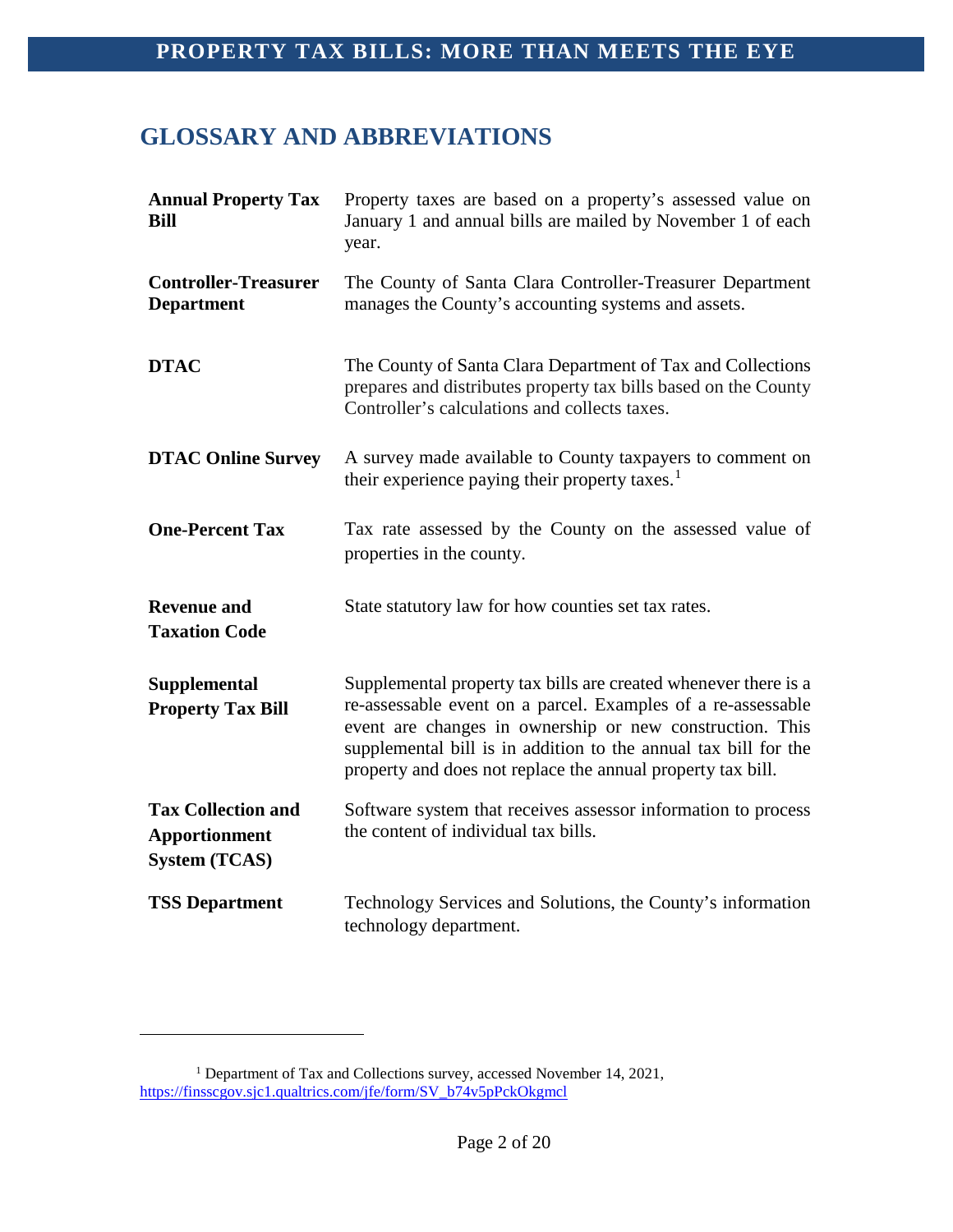**VLF** Vehicle License Fee.

**WhereDoTaxesGo** DTAC's tax allocation website which lists all the property tax rates, including the one-percent tax, voter-approved debts, and special assessments.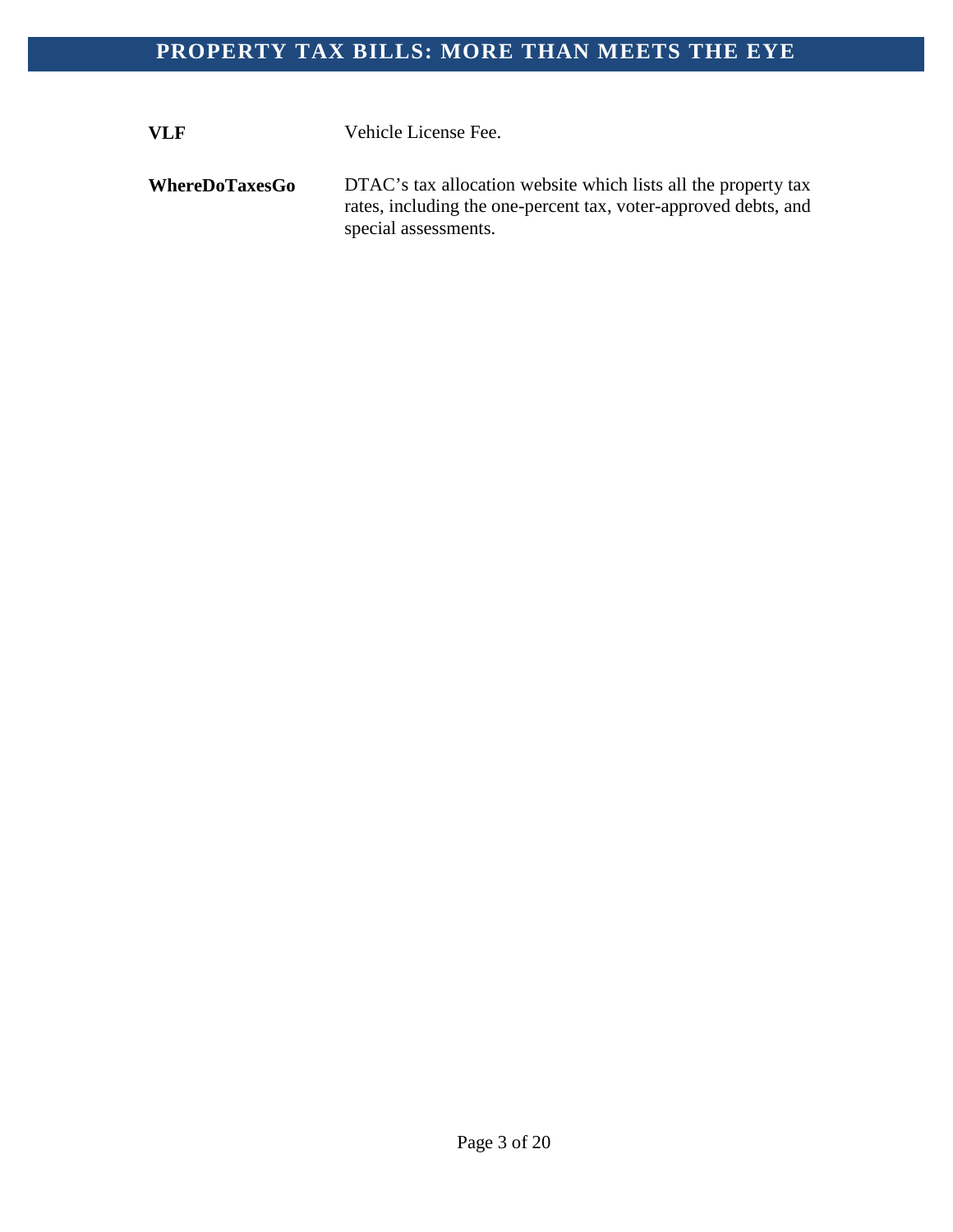## <span id="page-4-0"></span>**INTRODUCTION**

i<br>I

Secured property tax bills associated with real estate property in Santa Clara County (County) are issued annually or when events occur that trigger a supplemental bill. Property taxes are used to fund city and county governments as well as special districts and school districts. Figure 1 illustrates the categorization and percentage of tax revenues distributed across the County. Each resident who owns property within the county contributes to this distribution through the payment of their individual property taxes. Taxes are collected using a property tax bill issued by the County of Santa Clara Department of Tax and Collections (DTAC). The taxes listed on the bill are distributed to the agencies levying the charge, except for a one-percent tax, which is mandated by the California Constitution and shared by many local tax agencies.<sup>[2](#page-4-1)</sup>



Figure 1. Fiscal Year 2020-2021 Property Tax Revenue Distribution for Santa Clara County

Acting on a public complaint, the 2021 Civil Grand Jury of Santa Clara County (Civil Grand Jury) began an investigation into whether there was sufficient detail in secured property tax bills. It was soon realized that the issues being studied were more than meets the eye. The issue was not that the taxes were incorrect but that the property tax bill gave too little information about how dollar amounts were derived and represented. There also appeared to be insufficient taxpayer involvement in defining an easy-to-understand tax bill.

<span id="page-4-1"></span><sup>2</sup> County of Santa Clara SCC Tax, "Where My Taxes Go," accessed November 14, 2021, [https://payments.sccgov.org/propertytax/TaxAllocation.](https://payments.sccgov.org/propertytax/TaxAllocation)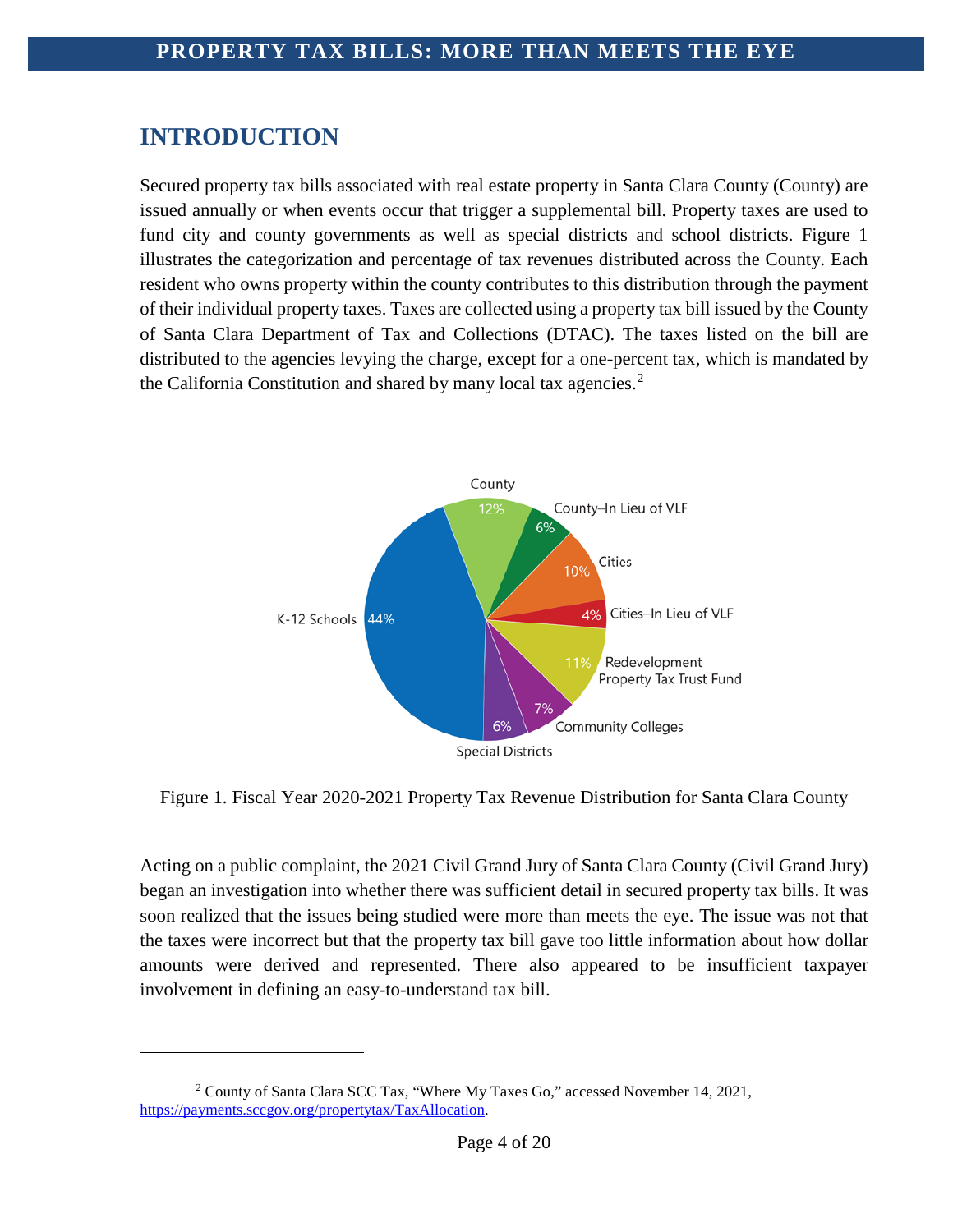# <span id="page-5-0"></span>**BACKGROUND**

This was not the first time the Civil Grand Jury had investigated tax issues in the County.

### <span id="page-5-1"></span>**Prior Relevant Civil Grand Jury Reports**

2016 - 2017 Civil Grand Jury Report: *Show Me the Money: School Parcel Tax Exemptions for Seniors and Homeowners with Disabilities*[3](#page-5-2)

This report focused on findings and recommendations directed to school districts and the Santa Clara County Board of Education, but contained one set of findings and recommendations directed to the County:

- Santa Clara County secured property tax bills included information about how to claim the \$7,000 homeowner exemption but omitted information on exemptions available for special assessments, such as parcel taxes.
- Unlike the other eight Bay Area counties, the Santa Clara County property tax bill did not include contact information for taxing agencies so that a taxpayer could inquire about exemptions. This information was available online but was difficult to find.

The response from the County stated that the following items would be added to the tax bill: the taxing agency name, the name of the measure authorizing parcel tax, the phone number of the office that manages each parcel tax, and a note about exemptions for seniors and people with disabilities.

2018 - 2019 Civil Grand Jury Report: *Show Me the Money! Where Your Property Taxes Go*[4](#page-5-3)

This report advocated a better explanation of the one-percent tax.

<span id="page-5-2"></span><sup>&</sup>lt;sup>3</sup> 2016-2017 Civil Grand Jury of Santa Clara County, "Show Me the Money: School Parcel Tax Exemptions," accessed November 14, 2021, [https://www.scscourt.org/court\\_divisions/civil/cgj/2017/Show\\_Me\\_the\\_Money.pdf](https://www.scscourt.org/court_divisions/civil/cgj/2017/Show_Me_the_Money.pdf)

<span id="page-5-3"></span><sup>4</sup> 2018-2019 Civil Grand Jury of Santa Clara County, "Show Me the Money! Where Your Property Taxes Go," accessed November 14, 2021, [https://www.scscourt.org/court\\_divisions/civil/cgj/2019/Show%20Me%20The%20Money%20-](https://www.scscourt.org/court_divisions/civil/cgj/2019/Show%20Me%20The%20Money%20-%20Where%20Your%20Property%20Taxes%20Go.pdf)

[<sup>%20</sup>Where%20Your%20Property%20Taxes%20Go.pdf](https://www.scscourt.org/court_divisions/civil/cgj/2019/Show%20Me%20The%20Money%20-%20Where%20Your%20Property%20Taxes%20Go.pdf)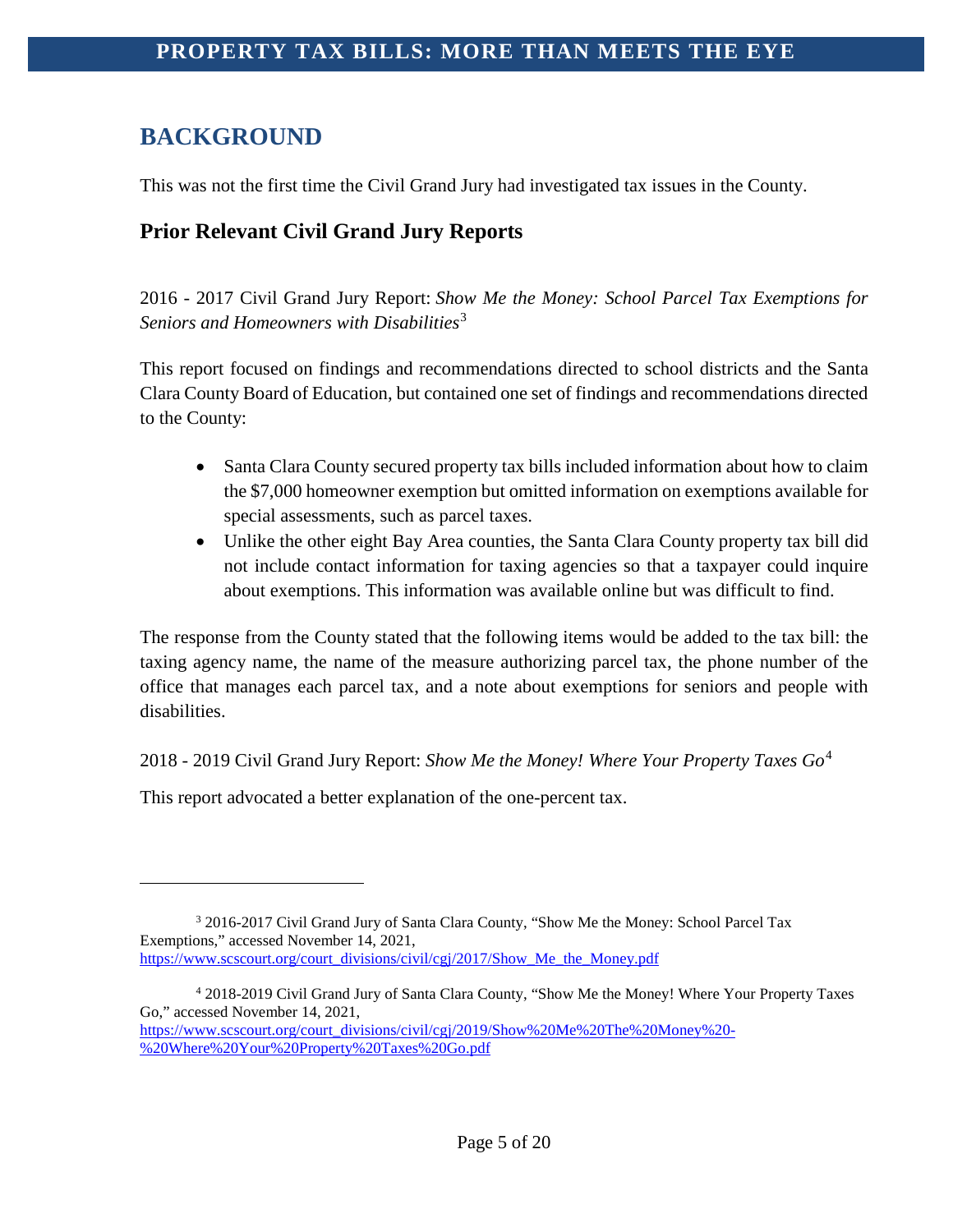- DTAC was commended for providing a way for taxpayers to view how the one-percent tax was distributed.
- The Civil Grand Jury recommended that the tax distribution data be included as an insert with the property tax bill.

#### <span id="page-6-0"></span>**Media Coverage**

In 2019, an opinion piece was published in *The Mercury News*, with a follow-on piece in 2020, questioning why Santa Clara County property tax bills do not offer more detailed information.<sup>[5](#page-6-2)</sup> The piece raised an argument about why utility bills contain more specific charges than County property tax bills, despite property taxes being considerably higher in dollar amount than a resident's utility bill. These opinion pieces advocated the need for openness and transparency in taxes associated with bond measures, so that voters can have a fuller understanding of the impact of these measures on their tax bills.

## <span id="page-6-1"></span>**METHODOLOGY**

- The Civil Grand Jury interviewed several members of DTAC.
- The Civil Grand Jury examined property tax bills from several California counties.
- The Civil Grand Jury analyzed customer feedback submitted through the DTAC online survey.

<span id="page-6-2"></span><sup>5</sup> Pierluigi Oliverio, "Opinion: Santa Clara County should be more transparent on property tax assessments," *Mercury News,* November 7, 2019, accessed November 4, 2021, [https://www.mercurynews.com/2019/11/07/opinion-county-should-be-more-transparent-on-property-tax](https://www.mercurynews.com/2019/11/07/opinion-county-should-be-more-transparent-on-property-tax-assessments/)[assessments/,](https://www.mercurynews.com/2019/11/07/opinion-county-should-be-more-transparent-on-property-tax-assessments/) and Pierluigi Oliverio, "Opinion: Santa Clara County continues to lack transparency on property tax assessments," *Mercury News*, December 4, 2020, accessed November 4, 2021, [https://www.mercurynews.com/2020/12/04/opinion-pierluigi-property-tax/.](https://www.mercurynews.com/2020/12/04/opinion-pierluigi-property-tax/)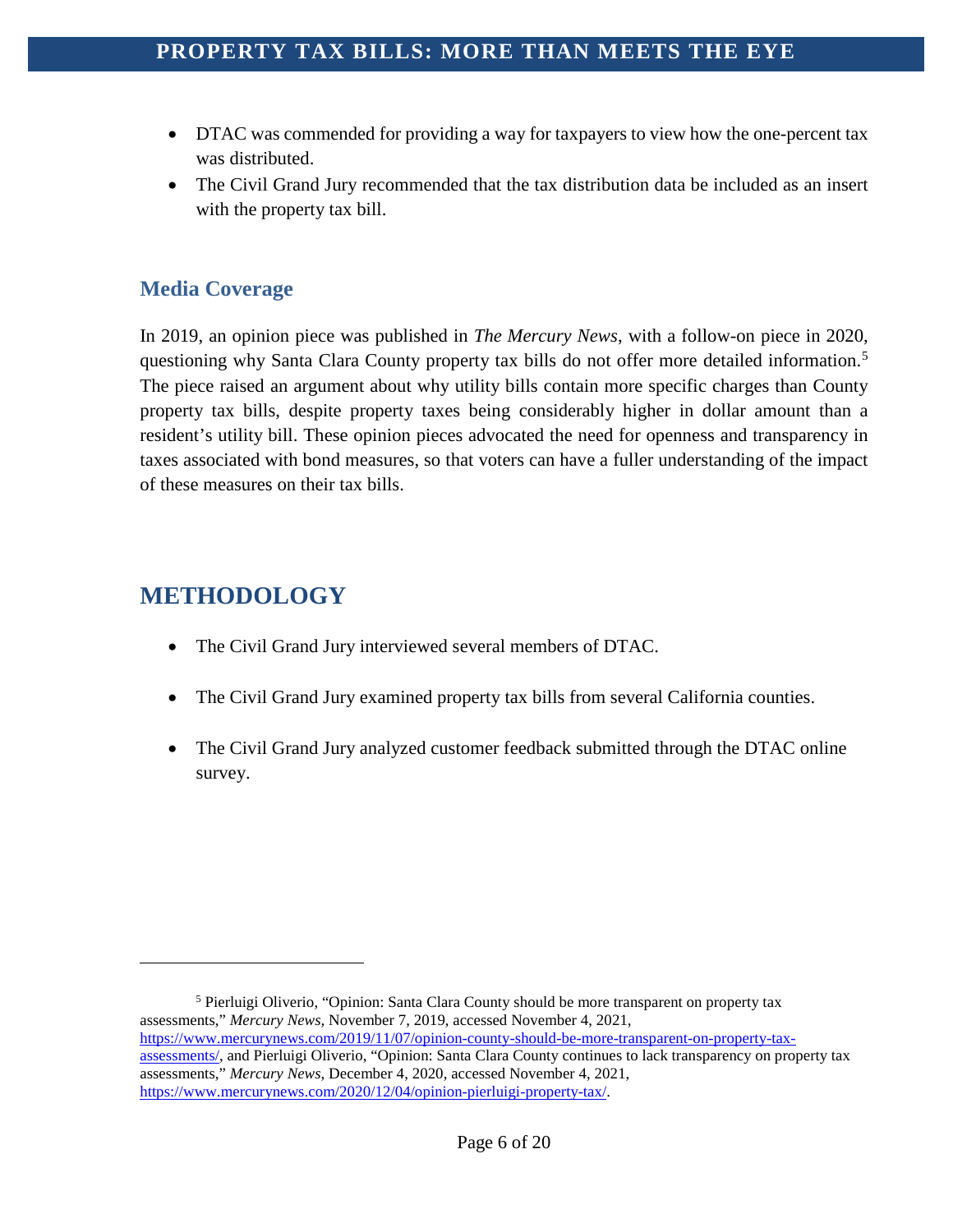# <span id="page-7-0"></span>**DISCUSSION**

The Civil Grand Jury conducted a thorough review of the 2020 property tax bills in the County and associated processes and identified the following:

- Dollar amounts for bonds and levy line items were not shown (figure 3 on page 9 of this report shows an example of a 2020 property tax bill).
- Insufficient details were provided regarding line items that group multiple bonds.
- On the WhereDoTaxesGo website, the secured property value was not stated, and the calculated tax amounts were not shown.<sup>[6](#page-7-2)</sup>
- Some field values were truncated with no explanation and bills included a rounding adjustment without clarifying its use.
- The DTAC survey focuses on website interaction, rather than obtaining substantive feedback about the information shown on the property tax bill. In addition, the survey does not provide a meaningful option for taxpayers who choose not to, or lack adequate access to, use the web.

#### <span id="page-7-1"></span>**Amounts Not Shown**

<span id="page-7-2"></span>i<br>I

An initial investigation verified there were blank fields in the "DETAIL OF TAXES" section of the tax bill. The dollar amounts of the line items for the bonds and levies were not shown, and the value amounts of the Total Assessed Value and Total Land and Improvement Taxes were also left blank.

Subsequently, the Civil Grand Jury found there was already an effort underway to solve this problem. At the Santa Clara County Board of Supervisors meeting held May 4, 2021, the subject was introduced by the County Supervisor for District 4. At that meeting, the County Executive affirmed that more information would be provided in the next property tax bill.<sup>[7](#page-7-3)</sup> Thereafter, DTAC followed through with this commitment. The computed dollar amounts are now shown in the "AMOUNT" column of the "DETAIL OF TAXES" section of the 2021 tax bill as represented in Figure 2 on page 8 of this report. [\(Finding 1\)](#page-15-1)

<sup>6</sup> County of Santa Clara SCC Tax, "Where My Taxes Go," [www.WhereDoTaxesGo.org.](http://www.wheredotaxesgo.org/)

<sup>7</sup> County of Santa Clara, Board Referral 105667, May 4, 2021,

<span id="page-7-3"></span>[http://sccgov.iqm2.com/Citizens/Detail\\_LegiFile.aspx?Frame=SplitView&MeetingID=13214&MediaPosition=&ID](http://sccgov.iqm2.com/Citizens/Detail_LegiFile.aspx?Frame=SplitView&MeetingID=13214&MediaPosition=&ID=105667&CssClass=)  $=105667\&CssClass=$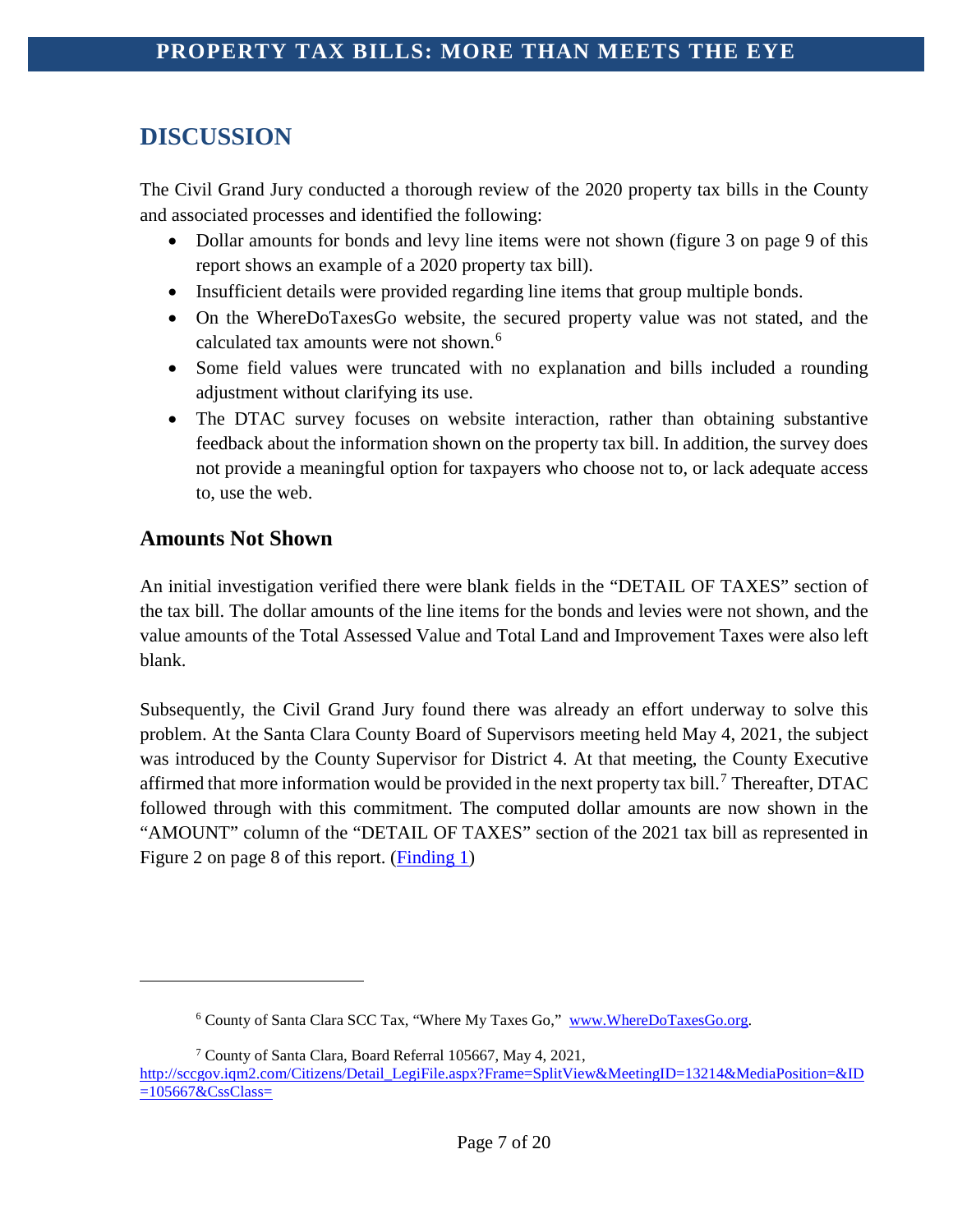|                                       | <b>ASSESSED VALUES</b>                                                                                                                                              |                                                                                                                         | <b>DETAIL OF TAXES</b>                                                                                                                                |                                           |                                                                                                                                |                                                                                                                                                          |                                                          |                                                                        |
|---------------------------------------|---------------------------------------------------------------------------------------------------------------------------------------------------------------------|-------------------------------------------------------------------------------------------------------------------------|-------------------------------------------------------------------------------------------------------------------------------------------------------|-------------------------------------------|--------------------------------------------------------------------------------------------------------------------------------|----------------------------------------------------------------------------------------------------------------------------------------------------------|----------------------------------------------------------|------------------------------------------------------------------------|
|                                       |                                                                                                                                                                     |                                                                                                                         |                                                                                                                                                       | <b>TAXING AGENCY</b>                      |                                                                                                                                | <b>VALUE</b>                                                                                                                                             | RATES (%)                                                | <b>AMOUNT</b>                                                          |
| LAND                                  | <b>IMPROVEMENTS</b><br><b>TOTAL LAND AND IMPROVEMENTS</b>                                                                                                           | 76.779<br>129,001<br>205,780                                                                                            | <b>LAND, IMPROVEMENTS, PERSONAL PROPERTY</b><br><b>1% MAXIMUM LEVY</b><br>CO BOND 2008 HOSP FAC<br>CO LIBRARY RETIREMENT                              |                                           |                                                                                                                                | 198,780<br>198,780<br>198.780                                                                                                                            | 1.000000<br>0.006900<br>0.002400                         |                                                                        |
|                                       | PERSONAL PROPERTY<br><b>TOTAL ASSESSED VALUE</b>                                                                                                                    | 0<br>205,780                                                                                                            | CO RETIREMENT LEVY<br><b>COMM COLLEGE BONDS</b><br>ELEM OR UNIF SCH BONDS<br>GILROY CITY BOND 2008                                                    |                                           |                                                                                                                                | 198,780<br>198,780<br>198,780<br>198,780                                                                                                                 | 0.038800<br>0.041600<br>0.151900<br>0.019000             |                                                                        |
|                                       | <b>LESS HOMEOWNER'S EXEMPTION</b><br><b>LESS OTHER EXEMPTION</b>                                                                                                    | 7.000                                                                                                                   | <b>TOTAL ASSESSED VALUE TAXES</b><br><b>LAND AND IMPROVEMENTS</b><br><b>SCVWD-STATE WATER PROJ</b>                                                    |                                           |                                                                                                                                | 205,780                                                                                                                                                  | 1.260600<br>0.003700                                     | 2.505.76                                                               |
|                                       | <b>NET ASSESSED VALUE</b>                                                                                                                                           | \$198,780                                                                                                               |                                                                                                                                                       | <b>TOTAL LAND &amp; IMPROVEMENT TAXES</b> |                                                                                                                                |                                                                                                                                                          | 0.003700                                                 | 7.61                                                                   |
|                                       | <b>PAYMENTS</b>                                                                                                                                                     |                                                                                                                         |                                                                                                                                                       |                                           |                                                                                                                                |                                                                                                                                                          |                                                          | $-0.01$                                                                |
|                                       |                                                                                                                                                                     | 0.00                                                                                                                    |                                                                                                                                                       | <b>ROUNDING ADJUSTMENT</b>                |                                                                                                                                |                                                                                                                                                          |                                                          |                                                                        |
|                                       | PAYMENTS APPLIED TO 1ST INSTALLMENT<br>PAYMENTS APPLIED TO 2ND INSTALLMENT                                                                                          | 0.00                                                                                                                    |                                                                                                                                                       |                                           |                                                                                                                                |                                                                                                                                                          | <b>TAXES DUE</b>                                         | \$2,513.36                                                             |
|                                       | <b>AMOUNT PAID</b>                                                                                                                                                  | \$0.00                                                                                                                  | Visit www.WhereDoTaxesGo.org for 1% maximum levy and debt levy distribution information.<br>Visit http://www.sccgov.org/tra for Tax Rate information. |                                           |                                                                                                                                |                                                                                                                                                          |                                                          |                                                                        |
|                                       |                                                                                                                                                                     | <b>PARCEL TAX / SPECIAL ASSESSMENTS</b>                                                                                 |                                                                                                                                                       |                                           |                                                                                                                                |                                                                                                                                                          | <b>INSTALLMENT 1</b>                                     |                                                                        |
| SA#                                   | <b>TAXING AGENCY</b>                                                                                                                                                | <b>NAME</b>                                                                                                             |                                                                                                                                                       | <b>CONTACT</b>                            | <b>AMOUNT</b>                                                                                                                  | <b>DUE DATE</b>                                                                                                                                          |                                                          | 11/01/2020                                                             |
| 0728<br>0847<br>0848<br>0851<br>'0980 | SANTA CLARA VALLEY WATER DIST<br>SANTA CLARA COUNTY-VECTOR CTRL<br>SANTA CLARA COUNTY-VECTOR CTRL<br>SANTA CLARA COUNTY-LIBRARY JPA<br>SF BAY RESTORATION AUTHORITY | SAFE, CLEAN WATER<br><b>SCCO VECTOR CONTROL</b><br><b>MOSQUITO ASMT#2</b><br>LIBRARY JPA CD 2013-1<br><b>MEASURE AA</b> | 408-630-2810<br>67.66<br>800-273-5167 x105<br>5.08<br>8.60<br>800-273-5167 x105<br>408-293-2326 x3004<br>33.66<br>888-508-8157<br>12.00               |                                           | <b>DELINQUENT AFTER</b><br>10% DELINQUENT PENALTY<br><b>DELINQUENT COST</b><br>RETURNED PAYMENT FEE<br><b>LESS AMOUNT PAID</b> | TAXES AND SPECIAL ASSESSMENTS                                                                                                                            | 12/10/2020<br>\$1,320.18<br>0.00<br>0.00<br>0.00<br>0.00 |                                                                        |
|                                       |                                                                                                                                                                     |                                                                                                                         | <b>TOTAL INSTALLMENT AMOUNT</b>                                                                                                                       |                                           |                                                                                                                                | \$1,320.18                                                                                                                                               |                                                          |                                                                        |
|                                       |                                                                                                                                                                     |                                                                                                                         | <b>INSTALLMENT 2</b>                                                                                                                                  |                                           |                                                                                                                                |                                                                                                                                                          |                                                          |                                                                        |
|                                       |                                                                                                                                                                     |                                                                                                                         |                                                                                                                                                       |                                           |                                                                                                                                | <b>DUE DATE</b><br><b>DELINQUENT AFTER</b><br>10% DELINQUENT PENALTY<br><b>DELINQUENT COST</b><br><b>RETURNED PAYMENT FEE</b><br><b>LESS AMOUNT PAID</b> | TAXES AND SPECIAL ASSESSMENTS                            | 02/01/2021<br>04/10/2021<br>\$1,320.18<br>0.00<br>0.00<br>0.00<br>0.00 |
|                                       |                                                                                                                                                                     |                                                                                                                         |                                                                                                                                                       | <b>TOTAL</b>                              | \$127.00                                                                                                                       | <b>TOTAL INSTALLMENT AMOUNT</b>                                                                                                                          |                                                          | \$1,320.18                                                             |

Figure 2. 2021-2022 version of Secured Property Tax Bill[8](#page-8-0)

<span id="page-8-0"></span><sup>8</sup> County of Santa Clara SCC Tax, "Where My Taxes Go," [https://payments.sccgov.org/propertytax/TaxAllocation.](https://payments.sccgov.org/propertytax/TaxAllocation)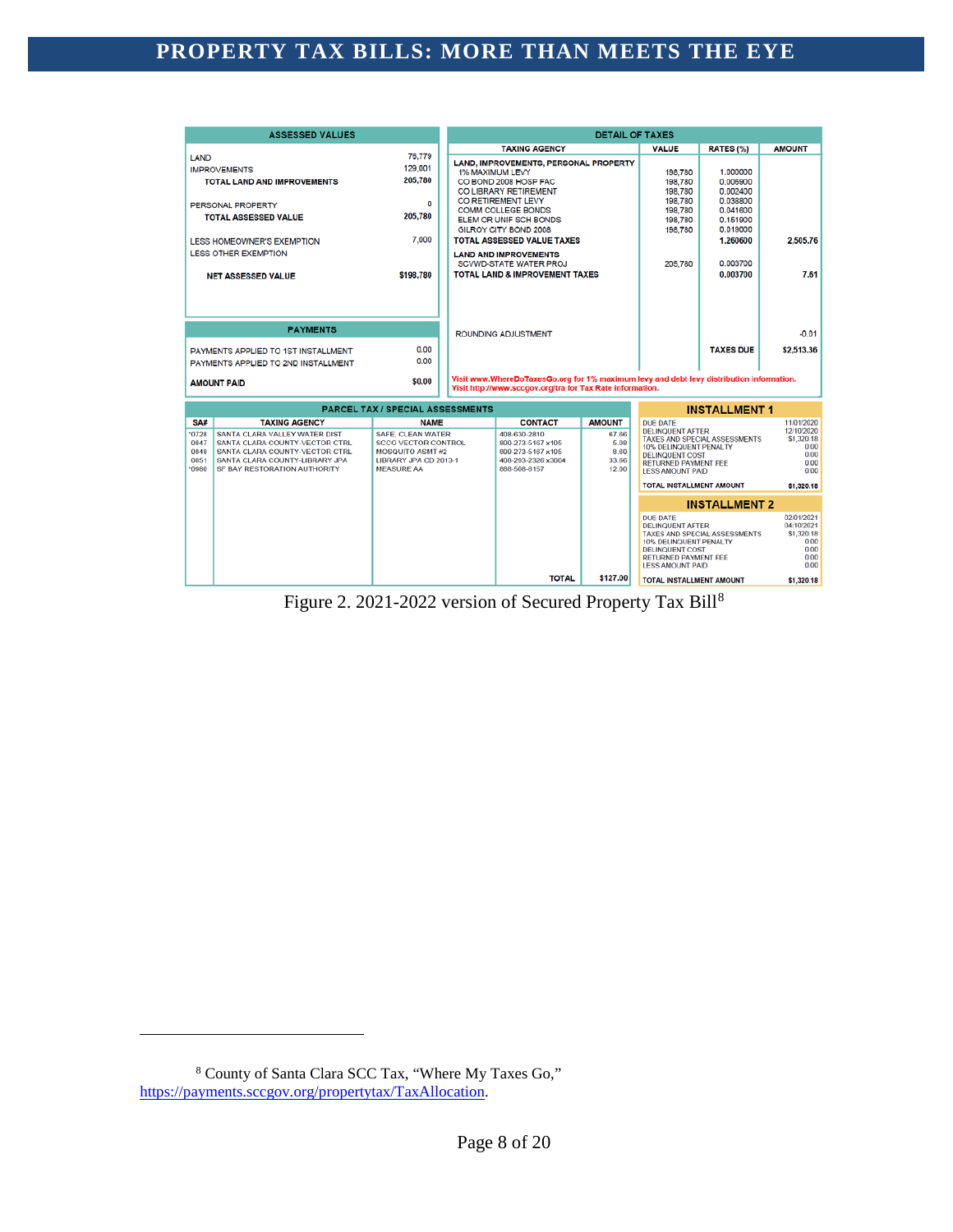| <b>ASSESSED VALUES</b>                                                                                                                                                                                                                      | <b>DETAIL OF TAXES</b>                                                                                                                        |                                                                                                                                                                                                                         |                                                                                            |                                                                                                                                                          |                                                                                                                                                          |                                                                        |                                                                        |
|---------------------------------------------------------------------------------------------------------------------------------------------------------------------------------------------------------------------------------------------|-----------------------------------------------------------------------------------------------------------------------------------------------|-------------------------------------------------------------------------------------------------------------------------------------------------------------------------------------------------------------------------|--------------------------------------------------------------------------------------------|----------------------------------------------------------------------------------------------------------------------------------------------------------|----------------------------------------------------------------------------------------------------------------------------------------------------------|------------------------------------------------------------------------|------------------------------------------------------------------------|
|                                                                                                                                                                                                                                             |                                                                                                                                               |                                                                                                                                                                                                                         | <b>TAXING AGENCY</b>                                                                       |                                                                                                                                                          | <b>VALUE</b>                                                                                                                                             | RATES (%)                                                              | <b>AMOUNT</b>                                                          |
| LAND<br><b>IMPROVEMENTS</b><br><b>TOTAL LAND AND IMPROVEMENTS</b>                                                                                                                                                                           | 77,574<br>130,337<br>207.911                                                                                                                  | <b>LAND, IMPROVEMENTS, PERSONAL PROPERTY</b><br>1% MAXIMUM LEVY<br>CO BOND 2008 HOSP FAC<br>CO LIBRARY RETIREMENT<br>CO RETIREMENT LEVY<br>CO. HOUSING BOND 2016<br><b>COMM COLLEGE BONDS</b><br>ELEM OR UNIF SCH BONDS |                                                                                            |                                                                                                                                                          | 200,911<br>200,911<br>200,911                                                                                                                            | 1.000000<br>0.006100<br>0.002400                                       | 2,009.11<br>12.25<br>4.82                                              |
| PERSONAL PROPERTY<br><b>TOTAL ASSESSED VALUE</b>                                                                                                                                                                                            | o<br>207,911                                                                                                                                  |                                                                                                                                                                                                                         |                                                                                            |                                                                                                                                                          | 200.911<br>200.911<br>200,911<br>200,911                                                                                                                 | 0.038800<br>0.012660<br>0.042000<br>0.140600                           | 77.95<br>25.43<br>84.37<br>282.47                                      |
| <b>LESS HOMEOWNER'S EXEMPTION</b><br><b>LESS OTHER EXEMPTION</b>                                                                                                                                                                            | 7,000                                                                                                                                         |                                                                                                                                                                                                                         | GILROY CITY BOND 2008<br><b>TOTAL ASSESSED VALUE TAXES</b><br><b>LAND AND IMPROVEMENTS</b> |                                                                                                                                                          | 200.911                                                                                                                                                  | 0.017500<br>1.260060                                                   | 35.15<br>2.531.55                                                      |
| <b>NET ASSESSED VALUE</b>                                                                                                                                                                                                                   | \$200,911                                                                                                                                     | <b>SCVWD-STATE WATER PROJ</b><br><b>TOTAL LAND &amp; IMPROVEMENT TAXES</b>                                                                                                                                              |                                                                                            | 207,911                                                                                                                                                  | 0.005100<br>0.005100                                                                                                                                     | 10.60<br>10.60                                                         |                                                                        |
|                                                                                                                                                                                                                                             |                                                                                                                                               |                                                                                                                                                                                                                         |                                                                                            |                                                                                                                                                          |                                                                                                                                                          |                                                                        |                                                                        |
| <b>PAYMENTS</b>                                                                                                                                                                                                                             |                                                                                                                                               | <b>ROUNDING ADJUSTMENT</b>                                                                                                                                                                                              |                                                                                            |                                                                                                                                                          |                                                                                                                                                          |                                                                        | $-0.01$                                                                |
| PAYMENTS APPLIED TO 1ST INSTALLMENT<br>PAYMENTS APPLIED TO 2ND INSTALLMENT                                                                                                                                                                  | 0.00<br>0.00                                                                                                                                  |                                                                                                                                                                                                                         |                                                                                            |                                                                                                                                                          |                                                                                                                                                          | <b>TAXES DUE</b>                                                       | \$2,542.14                                                             |
| <b>AMOUNT PAID</b>                                                                                                                                                                                                                          | \$0.00                                                                                                                                        | Visit www.WhereDoTaxesGo.org for 1% maximum levy and debt levy distribution information.<br>Visit http://www.sccgov.org/tra for Tax Rate information.                                                                   |                                                                                            |                                                                                                                                                          |                                                                                                                                                          |                                                                        |                                                                        |
|                                                                                                                                                                                                                                             | <b>PARCEL TAX / SPECIAL ASSESSMENTS</b><br><b>INSTALLMENT 1</b>                                                                               |                                                                                                                                                                                                                         |                                                                                            |                                                                                                                                                          |                                                                                                                                                          |                                                                        |                                                                        |
| SA#<br><b>TAXING AGENCY</b><br>SANTA CLARA COUNTY-VECTOR CTRL<br>0847<br>0848<br>SANTA CLARA COUNTY-VECTOR CTRL<br>0851<br>SANTA CLARA COUNTY-LIBRARY JPA<br>'0980<br>SF BAY RESTORATION AUTHORITY<br>1023<br>SANTA CLARA VALLEY WATER DIST | <b>NAME</b><br><b>SCCO VECTOR CONTROL</b><br><b>MOSQUITO ASMT#2</b><br>LIBRARY JPA CD 2013-1<br><b>MEASURE AA</b><br><b>SAFE. CLEAN WATER</b> | <b>CONTACT</b><br><b>AMOUNT</b><br>800-273-5167 x105<br>5.08<br>8.74<br>800-273-5167 x105<br>33.66<br>408-293-2326 x3004<br>888-508-8157<br>12.00<br>408-630-2810<br>69.02                                              |                                                                                            | <b>DUE DATE</b><br><b>DELINQUENT AFTER</b><br>10% DELINQUENT PENALTY<br><b>DELINQUENT COST</b><br><b>RETURNED PAYMENT FEE</b><br><b>LESS AMOUNT PAID</b> | <b>TAXES AND SPECIAL ASSESSMENTS</b>                                                                                                                     | 11/01/2021<br>12/10/2021<br>\$1,335.32<br>0.00<br>0.00<br>0.00<br>0.00 |                                                                        |
|                                                                                                                                                                                                                                             |                                                                                                                                               |                                                                                                                                                                                                                         |                                                                                            |                                                                                                                                                          | <b>TOTAL INSTALLMENT AMOUNT</b>                                                                                                                          |                                                                        | \$1,335.32                                                             |
|                                                                                                                                                                                                                                             |                                                                                                                                               | <b>INSTALLMENT 2</b>                                                                                                                                                                                                    |                                                                                            |                                                                                                                                                          |                                                                                                                                                          |                                                                        |                                                                        |
|                                                                                                                                                                                                                                             |                                                                                                                                               |                                                                                                                                                                                                                         |                                                                                            |                                                                                                                                                          | <b>DUE DATE</b><br><b>DELINQUENT AFTER</b><br>10% DELINQUENT PENALTY<br><b>DELINQUENT COST</b><br><b>RETURNED PAYMENT FEE</b><br><b>LESS AMOUNT PAID</b> | <b>TAXES AND SPECIAL ASSESSMENTS</b>                                   | 02/01/2022<br>04/10/2022<br>\$1,335.32<br>0.00<br>0.00<br>0.00<br>0.00 |
|                                                                                                                                                                                                                                             |                                                                                                                                               |                                                                                                                                                                                                                         | <b>TOTAL</b>                                                                               | \$128.50                                                                                                                                                 | <b>TOTAL INSTALLMENT AMOUNT</b>                                                                                                                          |                                                                        | \$1,335.32                                                             |

Figure 3. 2021-2022 version of Secured Property Tax Bill<sup>[9](#page-9-2)</sup>

### <span id="page-9-0"></span>**Grouping Multiple Bonds**

Line items in the "TAXING AGENCY" section ending with an "S" represent a group of bonds. The taxpayer is unaware which bonds comprise a group of bonds. The tax bill does not show the amount charged for individual bonds within these groups (e.g., the "ELEM OR UNIF SCH BONDS" item in Figure 3). However, the breakdown of percentages is available when viewing a tax bill online. [\(Finding 2\)](#page-15-2)

#### <span id="page-9-1"></span>**WhereDoTaxesGo Website**

i<br>I

The address for the DTAC Tax Allocation website [\(www.WhereDoTaxesGo.org\)](http://www.wheredotaxesgo.org/) is provided to taxpayers in their annual tax bill. The website details the tax rates one-percent tax, voter approved debts, and special assessments.

<span id="page-9-2"></span><sup>9</sup> County of Santa Clara SCC Tax, "Where My Taxes Go," [https://payments.sccgov.org/propertytax/TaxAllocation.](https://payments.sccgov.org/propertytax/TaxAllocation)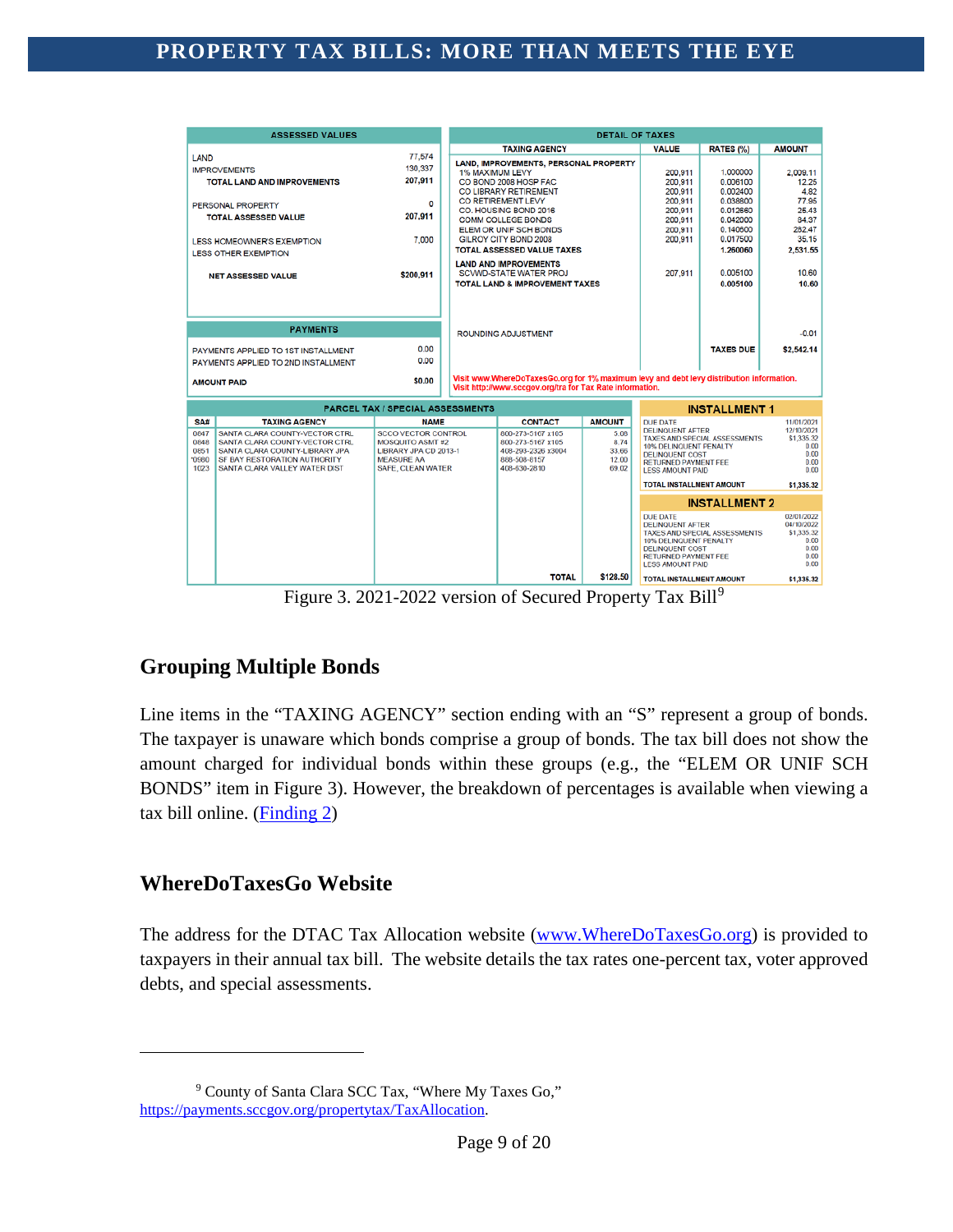If a taxpayer wishes to determine which local agencies benefit from their one-percent tax, they can enter their property address to obtain detailed tax rate information in percentages [\(See Appendix](#page-18-0) [1\)](#page-18-0). When reviewing distribution, individual line-item percentages are displayed, but not the corresponding dollar amounts. If the specific dollar amounts were included along with the tax rates, the website could serve as a complete explanation for the property owner's tax bill, with all the value adjustments being readily apparent. Figures 4, 5, and 6 below provide examples of the tax distribution for a property in Santa Clara County. [\(Finding 3\)](#page-15-3)



Figure 4. One-percent Tax Distribution Chart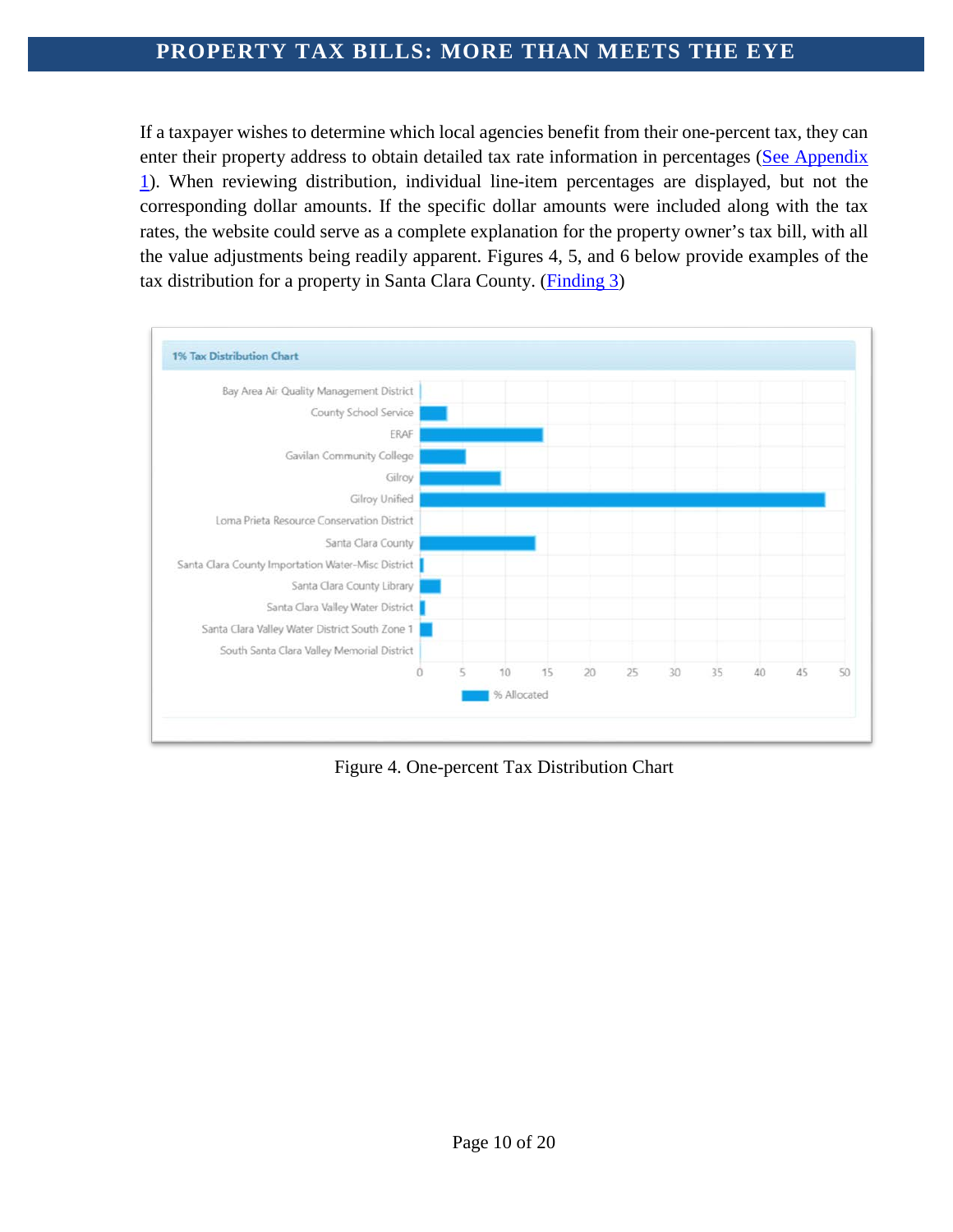| <b>1% Tax Distribution Table</b>                   |         |
|----------------------------------------------------|---------|
| Bay Area Air Quality Management District           | 0.18%   |
| County School Service                              | 3.24%   |
| ERAF                                               | 14.59%  |
| Gavilan Community College                          | 5.46%   |
| Gilroy                                             | 9.63%   |
| Gilroy Unified                                     | 47,80%  |
| Loma Prieta Resource Conservation District         | 0.05%   |
| Santa Clara County                                 | 13.70%  |
| Santa Clara County Importation Water-Misc District | 0.48%   |
| Santa Clara County Library                         | 2.50%   |
| Santa Clara Valley Water District                  | 0.71%   |
| Santa Clara Valley Water District South Zone 1     | 1.53%   |
| South Santa Clara Valley Memorial District         | 0.13%   |
| <b>Total Percentage</b>                            | 100.00% |

#### Figure 5. One-percent Tax Distribution Table

| <b>Debt Levy Rate Table</b>   |         |
|-------------------------------|---------|
| CO RETIREMENT LEVY            | 0.0388% |
| CO LIBRARY RETIREMENT         | 0.0024% |
| <b>COMM COLLEGE BONDS</b>     | 0.0416% |
| GAVILAN COMMUNITY COLLEGE 04  | 0.0184  |
| <b>GAVILAN JT CCD 2018</b>    | 0.0232  |
| <b>GILROY CITY BOND 2008</b>  | 0.0190% |
| <b>ELEM OR UNIF SCH BONDS</b> | 0.1519% |
| GILROY UNIFIED 11/4/2008      | 0.0541  |
| GILROY UNIFIED 2016           | 0.0550  |
| GILROY UNIFIED SCHOOL 2002    | 0.0428  |
| CO BOND 2008 HOSP FAC         | 0.0069% |
| <b>Total Percentage</b>       | 0.2606% |
| <b>SCVWD-STATE WATER PROJ</b> | 0.0037% |

#### Figure 6. Debt Levy Rate Table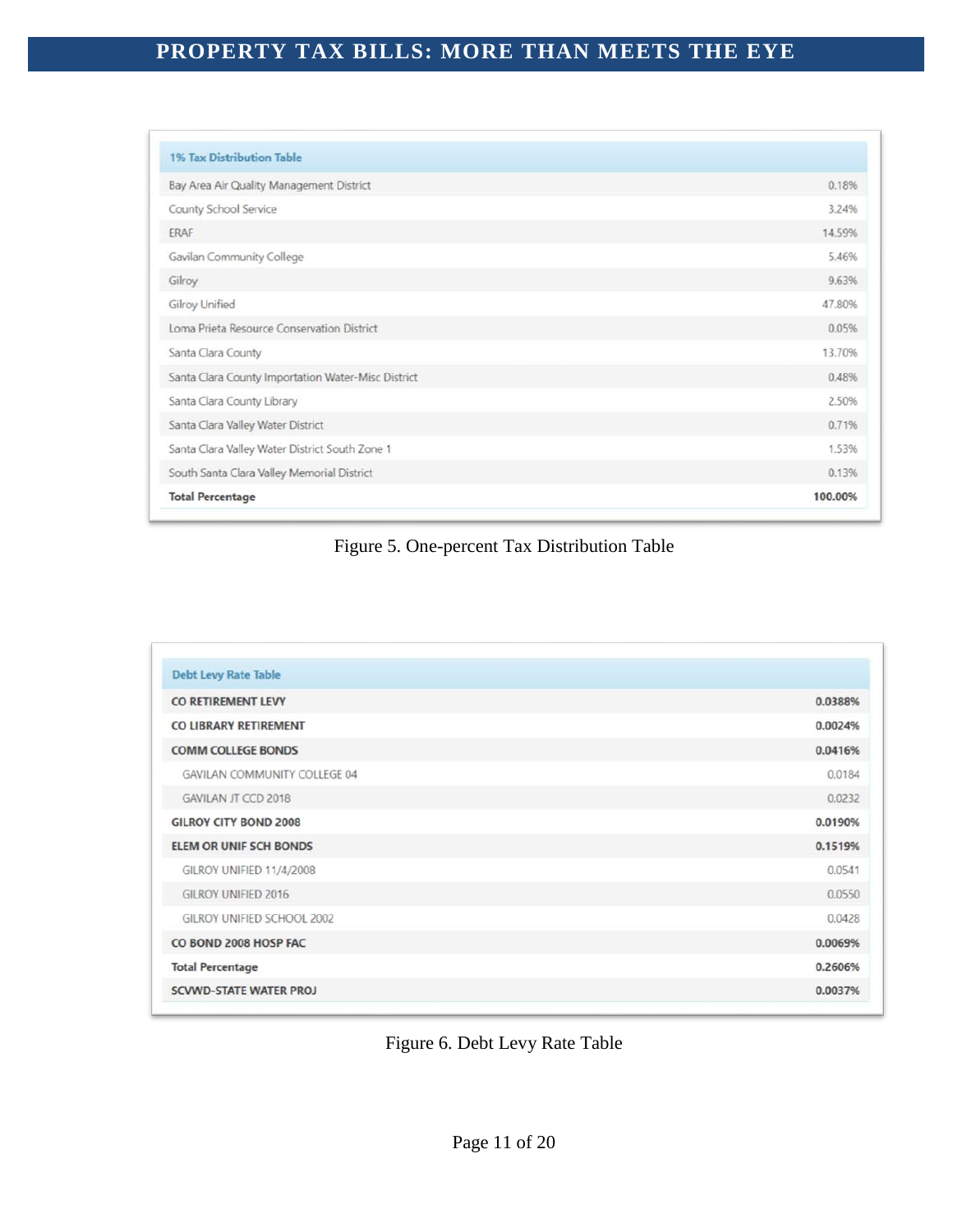#### <span id="page-12-0"></span>**Value Adjustments**

i<br>I

In the "DETAILS OF TAXES" section of the tax bill, the taxpayer cannot calculate the total amount of taxes to validate the bill because some of the values listed are truncated. DTAC stated they truncate fractional cents, which is in accordance with the California Revenue and Taxation Code, but this truncation is done with no explanation to the taxpayer.<sup>[10](#page-12-2)</sup>

In the same section, there is an entry entitled "ROUNDING ADJUSTMENT" with no explanation given to the taxpayer. The total property tax is paid in two installments. If the total tax has an odd number of cents, then the property taxes are rounded down so that the two installments are equal. See the "ROUNDING ADJUSTMENT" line in Figure 3. [\(Finding 4\)](#page-16-0)

#### <span id="page-12-1"></span>**How Does DTAC Undertake Change?**

The format of the property tax bill has changed over the years. The Civil Grand Jury learned that DTAC seeks to make the bills as simple as possible while balancing considerable constraints.

To consider property tax bill computer system and operational changes, the DTAC takes direction from a steering committee comprised of management leadership from the DTAC, Controller-Treasurer Department, Technology Services and Solutions (TSS) Department, and the Tax Collection Apportionment System (TCAS) support team. This committee considers many factors, which are identified in Figure 7, below.

<span id="page-12-2"></span><sup>&</sup>lt;sup>10</sup> California Revenue and Taxation Code §§ 2151-2152.5, accessed November 5, 2021, [https://leginfo.legislature.ca.gov/faces/codes\\_displayText.xhtml?lawCode=RTC&division=1.&title=&part=4.&chap](https://leginfo.legislature.ca.gov/faces/codes_displayText.xhtml?lawCode=RTC&division=1.&title=&part=4.&chapter=1.&article=) [ter=1.&article=.](https://leginfo.legislature.ca.gov/faces/codes_displayText.xhtml?lawCode=RTC&division=1.&title=&part=4.&chapter=1.&article=)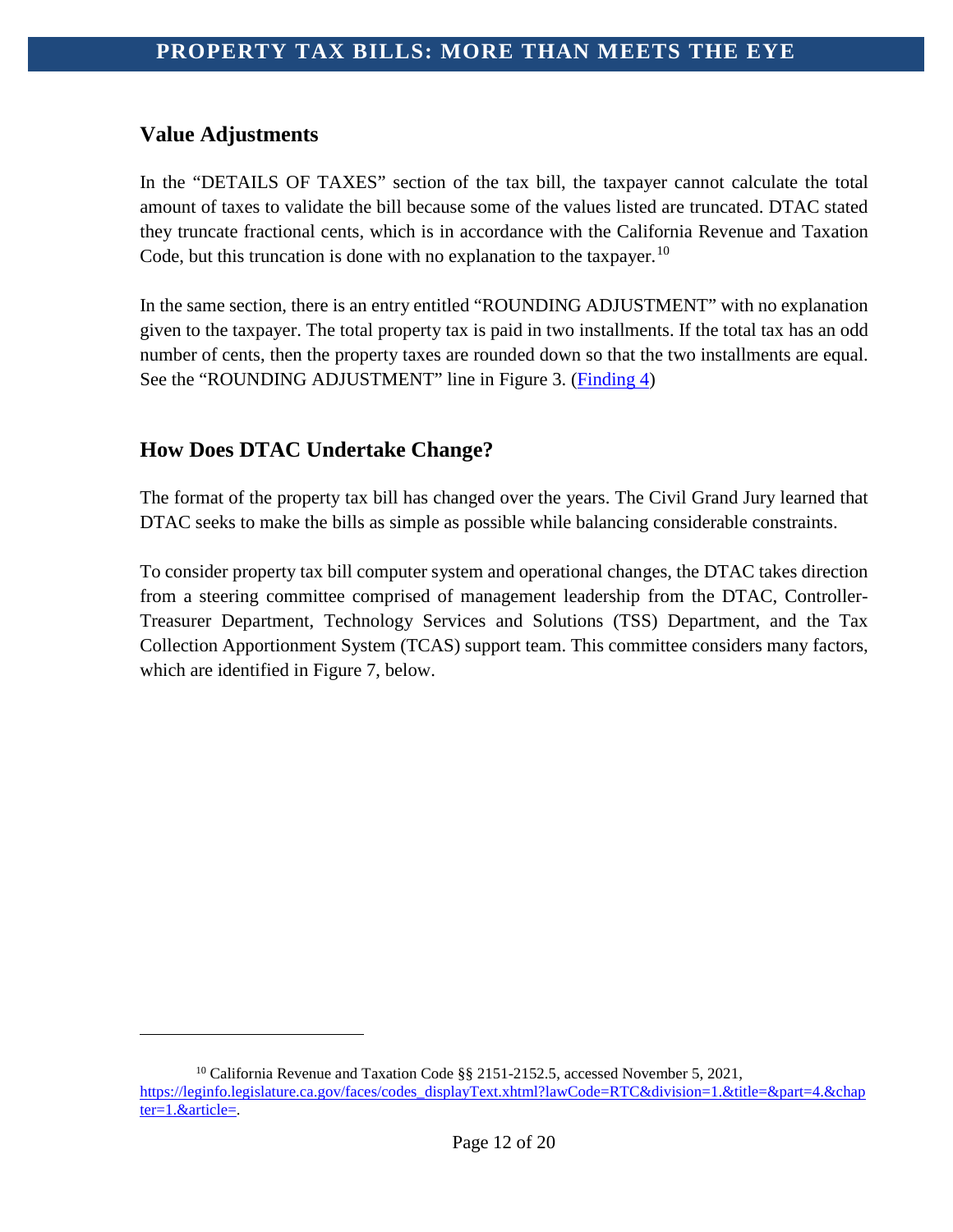

Figure 7. Property Tax Bill Change Considerations

### <span id="page-13-0"></span>**Taxpayer Feedback**

i<br>I

The Civil Grand Jury discovered that DTAC maintains a log of complaint calls. Additionally, for taxpayers who access the DTAC website, there is an opportunity for them to participate in an online survey. The survey steps customers through four questions to gain feedback from the customer's interaction with DTAC's various web services:<sup>[11](#page-13-1)</sup>

- *Question 1. What was your website visit about?*
- *Question 2. Thinking about your recent experience, how satisfied are you with the website?*
- *Question 3. Would you like someone from the department to contact you?*
- *Question 4. Please share any additional comments or feedback regarding your visit to our website.*

<span id="page-13-1"></span><sup>&</sup>lt;sup>11</sup> Department of Tax and Collections survey, accessed November 21, 2021, [https://finsscgov.sjc1.qualtrics.com/jfe/form/SV\\_b74v5pPckOkgmcl.](https://finsscgov.sjc1.qualtrics.com/jfe/form/SV_b74v5pPckOkgmcl)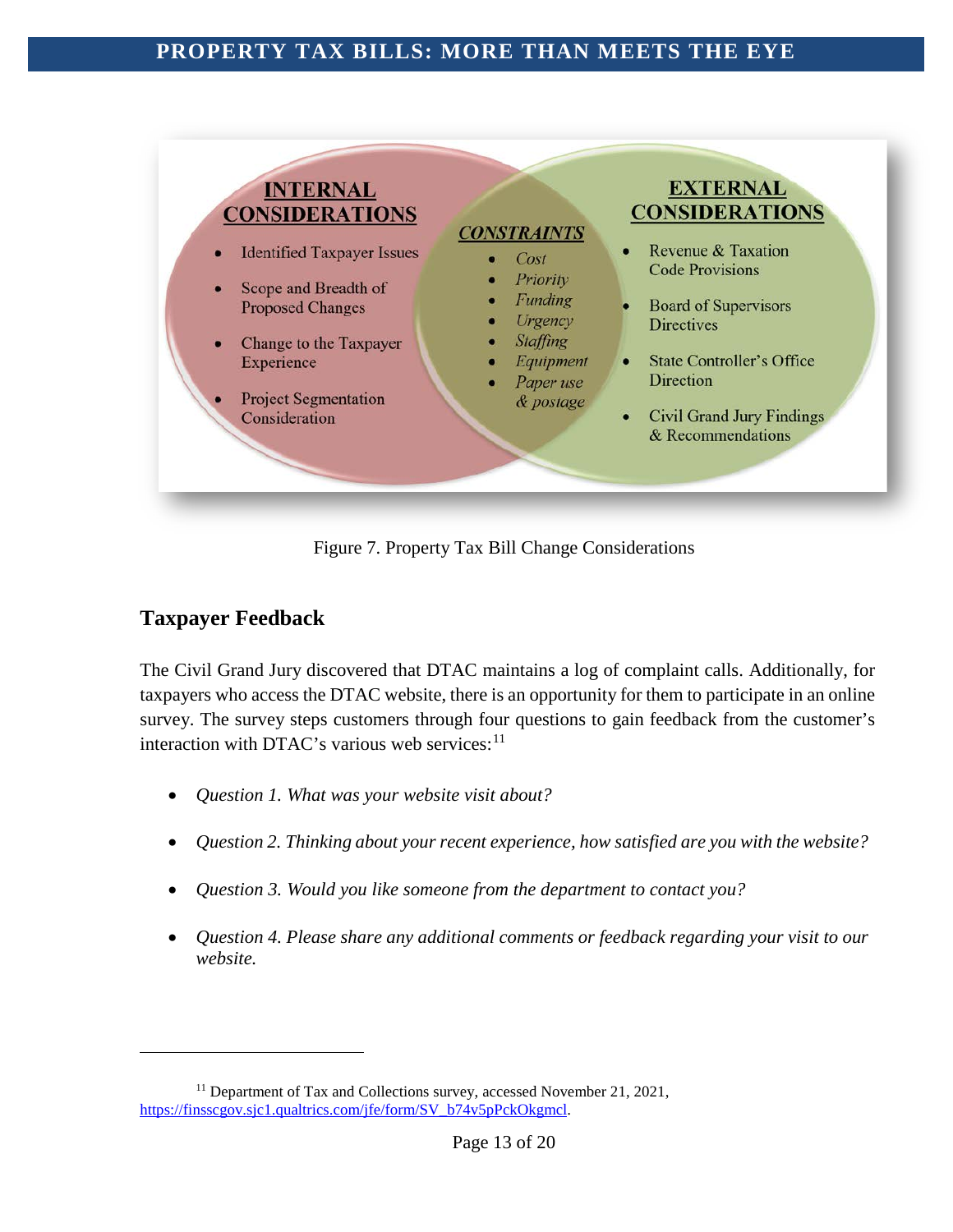The survey is focused on website interactions and limits the ability of the taxpayer to provide feedback on how tax bills are generated and presented to the taxpayer. The survey could be improved by addressing concerns regarding the tax bill, payment tools, methods of payment, and customer service.

The survey could also be improved by engaging more users. Because the survey is in English only, users whose primary language is not English may be discouraged from completing it. Furthermore, the online survey seeks feedback only from those customers who conduct their business online. Consequently, taxpayers who are not using a computer or mobile device are excluded from the survey. [\(Finding 5\)](#page-16-1)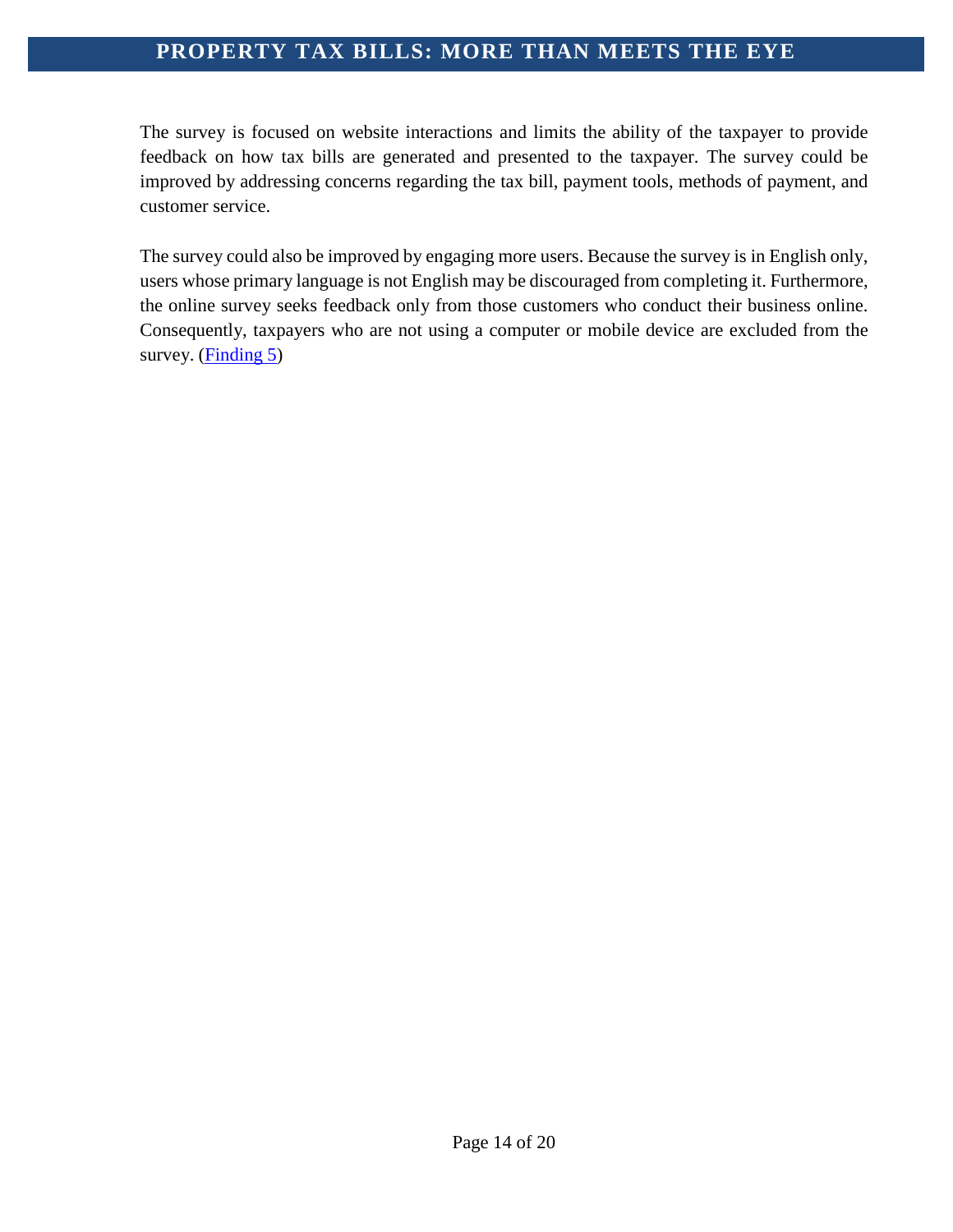# <span id="page-15-0"></span>**FINDINGS AND RECOMMENDATIONS**

### <span id="page-15-1"></span>**FINDING 1**

At the start of the investigation, the Annual Property Tax Bill and the Supplemental Property Tax Bill did not show the computed amounts of the tax bonds and levies and did not show the value for the "TOTAL ASSESSED VALUE TAXES" and "TOTAL LAND & IMPROVEMENT TAXES" in the "DETAIL OF TAXES" section. A taxpayer wanting to verify these calculations was faced with a lack of transparency. During the investigation, DTAC followed through on the commitment to provide this information on secured property tax bills. The Civil Grand Jury commends the County for addressing this issue.

No recommendation.

#### <span id="page-15-2"></span>**FINDING 2**

In the "DETAIL OF TAXES" section of the Annual Property Tax Bill and the Supplemental Property Tax Bill, line items ending in "S" show a tax rate for a group of bonds, not individual bond tax rates. This places the burden on taxpayers and the public to determine the individual bond rates, and it lacks transparency regarding how taxes are calculated and represented on the tax bill.

### **RECOMMENDATION 2**

DTAC should provide the taxpayer with a solution that explains the expanded detail of taxes calculated for each item in a group of bonds, which should include the assessed property value, tax rate, and computed amount. This should be implemented by June 30, 2022.

### <span id="page-15-3"></span>**FINDING 3**

The WhereDoTaxesGo.org website does not provide details of calculated values so that the taxpayer can understand the dollar amounts that correspond to percentages in the One-percent Tax Distribution Table or the Debt Levy Rate Table.

### **RECOMMENDATION 3**

DTAC should include on their Tax Distribution website the ability to show the secured property's net assessed dollar value and the calculated dollar amount of each tax represented in the Onepercent Tax Distribution Table and Debt Levy Rate Table. This should be implemented by June 30, 2022.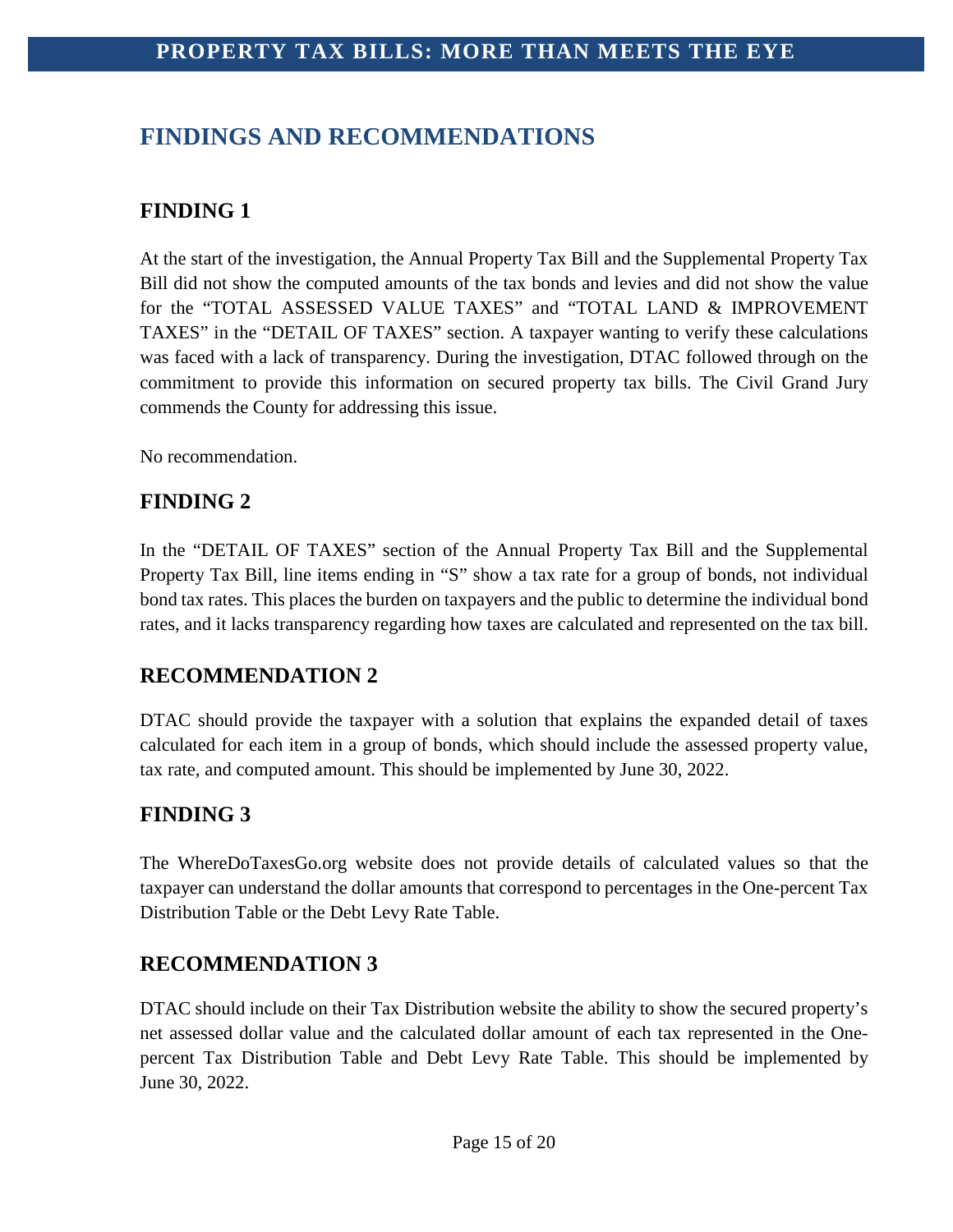#### <span id="page-16-0"></span>**FINDING 4**

The Annual Property Tax Bill and the Supplemental Property Tax Bill do not explain that cents are truncated and do not explain the rounding adjustment. Although these practices are consistent with legal requirements imposed by the Revenue and Taxation Code, the current information provided to taxpayers lacks transparency for how tax dollars are being calculated.

### **RECOMMENDATION 4**

DTAC should provide the taxpayer with an explanation for the truncation and rounding adjustment. This should be implemented in the next annual property tax bill.

### <span id="page-16-1"></span>**FINDING 5**

DTAC collects customer feedback via an online survey available only in English that addresses website interaction but gives little opportunity for customer input regarding other concerns. There is limited effort to gather input from the public about how best to improve the overall taxpayer experience using alternative methods.

### **RECOMMENDATION 5**

The County should create a way to capture concerns from taxpayers in multiple languages, independent of an online communication channel, such as surveys included with the paper property tax bill, focus groups, and advisory boards. This should be implemented by June 30, 2022.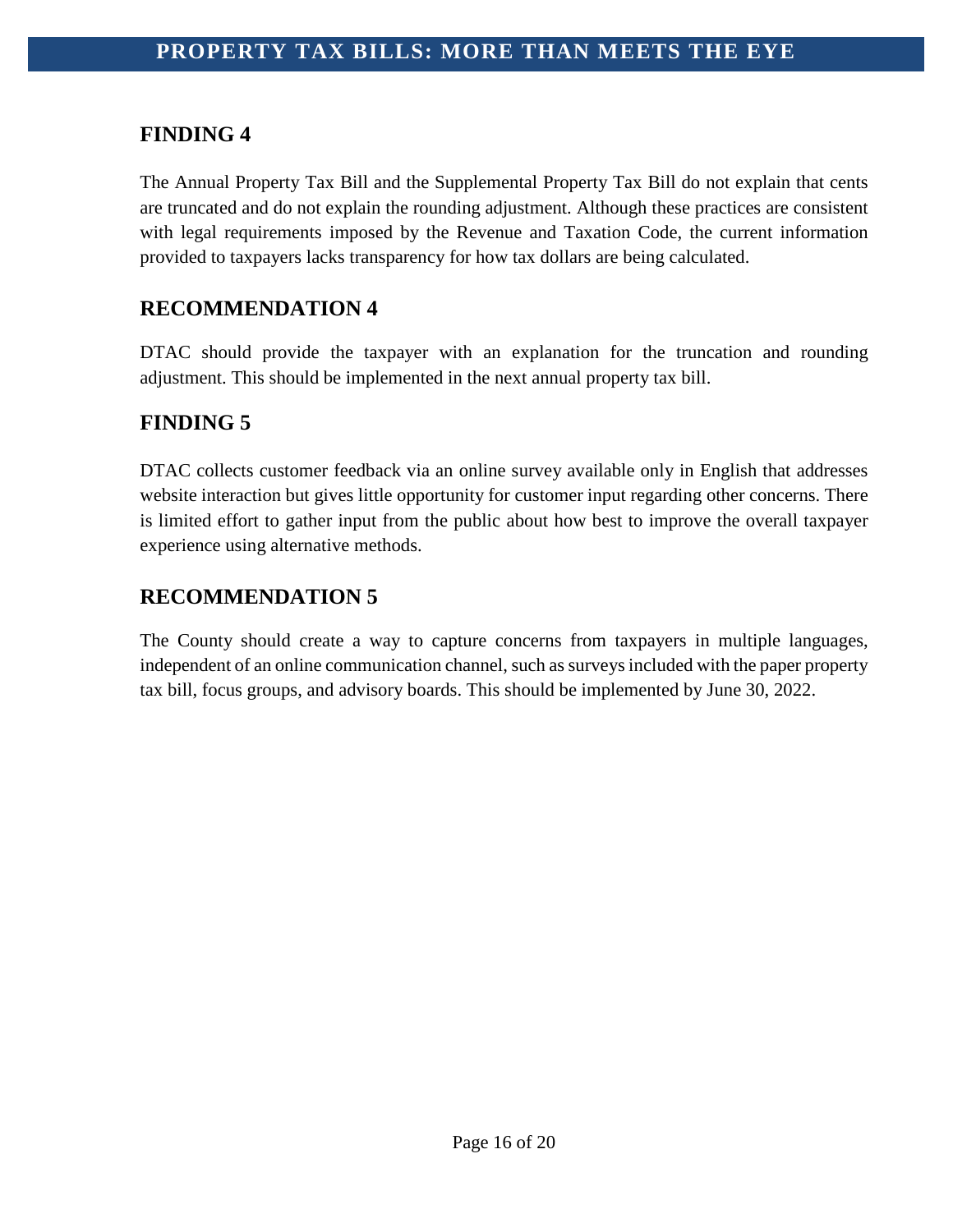# <span id="page-17-0"></span>**REQUIRED RESPONSES**

**Pursuant to Penal Code sections 933 and 933.05, the 2021 Civil Grand Jury of Santa Clara County requests responses as follows from the following governing bodies:**

| <b>Responding Agency</b>         | Finding    | Recommendation |
|----------------------------------|------------|----------------|
| <b>The County of Santa Clara</b> | 2, 3, 4, 5 | 2, 3, 4, 5     |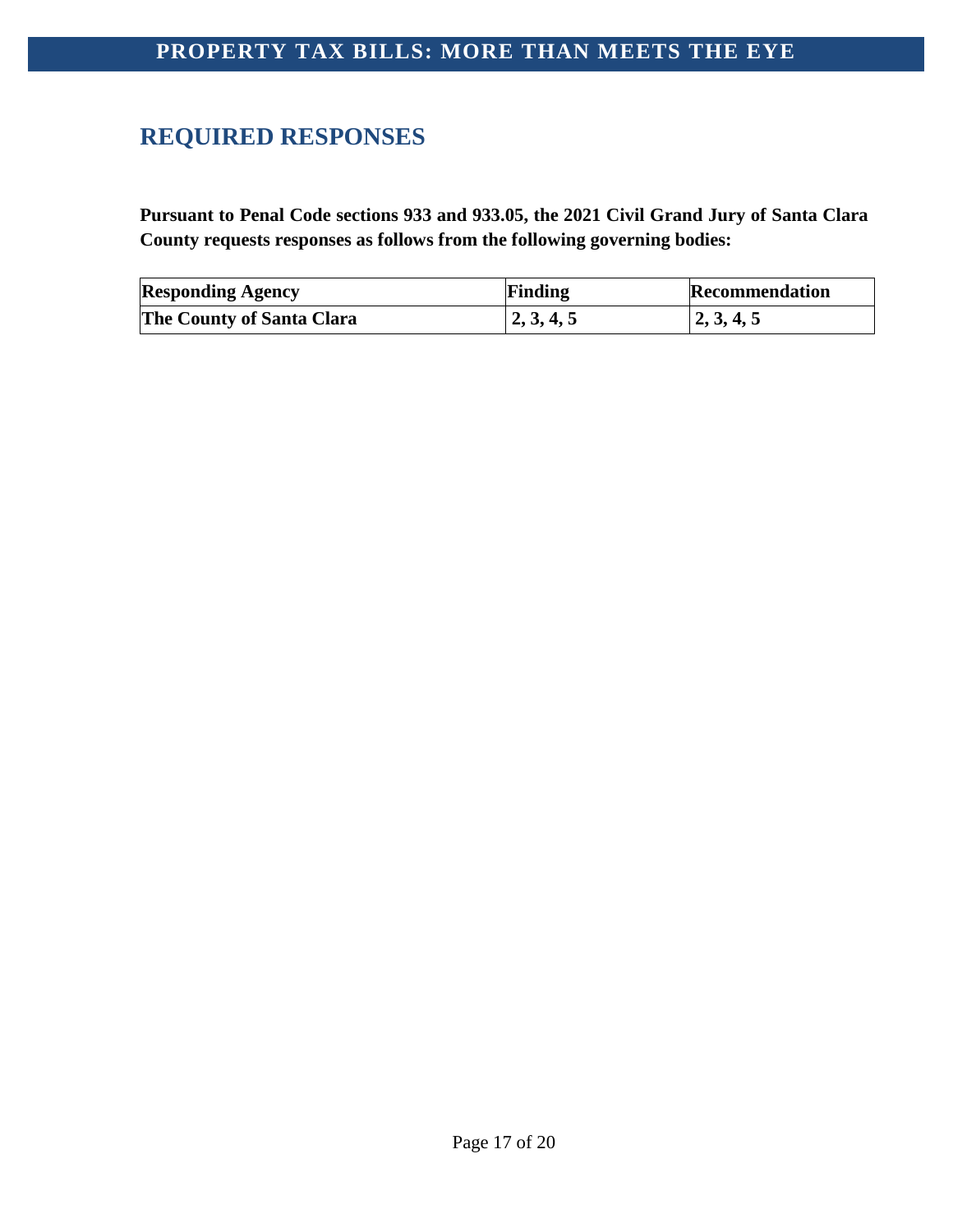# <span id="page-18-0"></span>**APPENDIX 1 – Navigating the Tax Allocation Website**

The public can view the 1% tax distribution chart and switch between a graph or table version. Provided is an illustration of the website navigation using [http://www.WhereDoTaxesGo.org.](http://www.wheredotaxesgo.org/)



Figure 9. Tax Distribution Chart

Page 18 of 20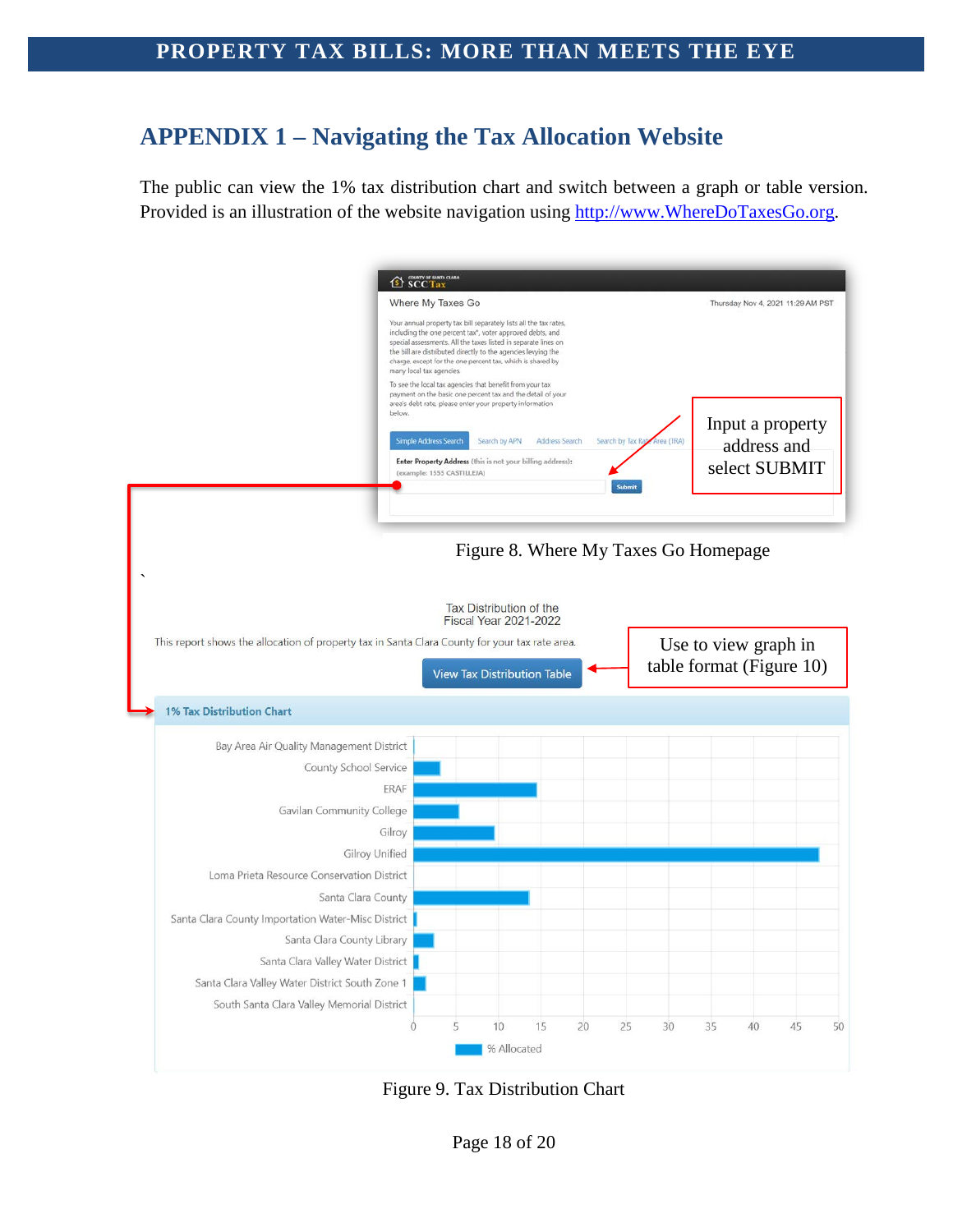Tax Distribution of the<br>Fiscal Year 2021-2022

This report shows the allocation of property tax in Santa Clara County for your tax rate area.

View Tax Distribution Chart

Use to view table in graph format (Figure 9)

| <b>1% Tax Distribution Table</b>                   |         |
|----------------------------------------------------|---------|
| Bay Area Air Quality Management District           | 0.18%   |
| <b>County School Service</b>                       | 3.24%   |
| <b>ERAF</b>                                        | 14.59%  |
| <b>Gavilan Community College</b>                   | 5.46%   |
| Gilroy                                             | 9.63%   |
| <b>Gilroy Unified</b>                              | 47.80%  |
| Loma Prieta Resource Conservation District         | 0.05%   |
| Santa Clara County                                 | 13.70%  |
| Santa Clara County Importation Water-Misc District | 0.48%   |
| Santa Clara County Library                         | 2.50%   |
| Santa Clara Valley Water District                  | 0.71%   |
| Santa Clara Valley Water District South Zone 1     | 1.53%   |
| South Santa Clara Valley Memorial District         | 0.13%   |
| <b>Total Percentage</b>                            | 100.00% |
|                                                    |         |

| <b>Debt Levy Rate Table</b>         |         |
|-------------------------------------|---------|
| <b>CO RETIREMENT LEVY</b>           | 0.0388% |
| CO LIBRARY RETIREMENT               | 0.0024% |
| <b>COMM COLLEGE BONDS</b>           | 0.0416% |
| <b>GAVILAN COMMUNITY COLLEGE 04</b> | 0.0184  |
| <b>GAVILAN JT CCD 2018</b>          | 0.0232  |
| <b>GILROY CITY BOND 2008</b>        | 0.0190% |
| <b>ELEM OR UNIF SCH BONDS</b>       | 0.1519% |
| GILROY UNIFIED 11/4/2008            | 0.0541  |
| <b>GILROY UNIFIED 2016</b>          | 0.0550  |
| <b>GILROY UNIFIED SCHOOL 2002</b>   | 0.0428  |
| CO BOND 2008 HOSP FAC               | 0.0069% |
| <b>Total Percentage</b>             | 0.2606% |
| <b>SCVWD-STATE WATER PROJ</b>       | 0.0037% |

#### Figure 10. Tax Distribution Table